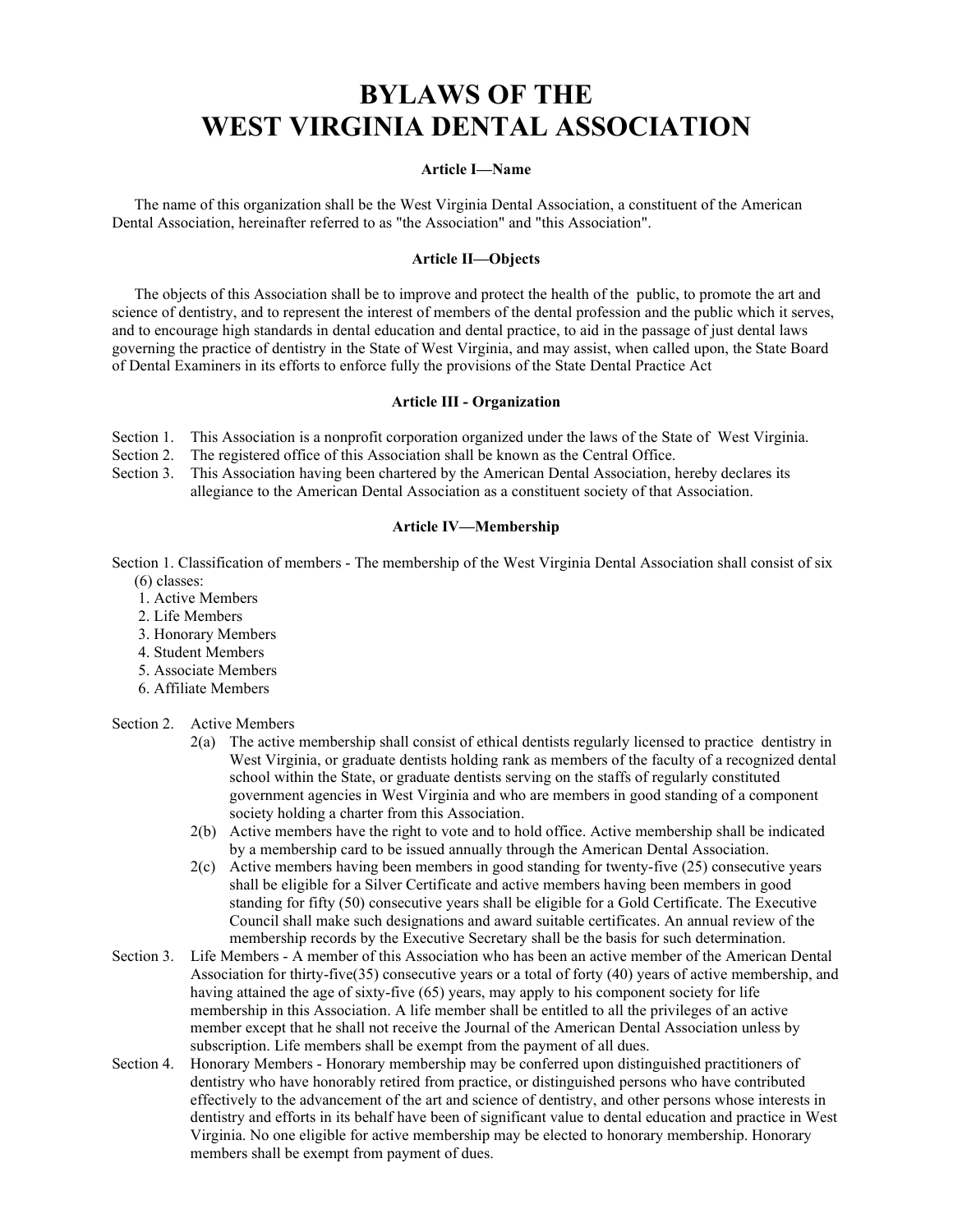- Section 5. Student members Student membership shall include those recent graduates of dental schools, or those who have completed a dental internship, residency, or graduate work, and who are student members of the American Dental Association when they begin the practice of dentistry in West Virginia.
- Section 6. Associate members Dentists who are members in good standing of another constituent society of the American Dental Association but who have an interest in the activities of the West Virginia Dental Association may be admitted as associate members of this Association. An associate member in good standing shall be entitled to enjoy services provided by this Association for the benefit of its members, but shall not vote, be elected to office, appointed to any committee of this Association, or elected to the House of Delegates of the American Dental Association as a representative of the Association.
- Section 7. Affiliate members Professionals who are not dentists but are in related areas of endeavor and who have a vested interest in the West Virginia Dental Association may be admitted as affiliate members of this Association. An affiliate member in good standing shall be entitled to enjoy any services provided by this Association for the benefit of its members, but shall not vote, be elected to any office, be appointed to any committee or similar position in the Association, or be elected to the House of Delegates of the American Dental Association.

# **Article V—ln Good Standing**

- Any member of this Association is in good standing within the meaning of these bylaws:
	- a. If his dues and assessments for the current year have been paid as provided for in these Bylaws;
	- b. If he has not been suspended or expelled by his component society or by this Association; and
	- c. If his license to practice in this state has not been revoked or suspended, or has been restored on appeal.

# **Article VI—Judicial Procedure, Charges and Appeals**

- Section 1. Professional Conduct of members The professional conduct of members of this Association shall be governed by the Principles of Ethics of the American Dental Association, the Code of Ethics of West Virginia Dental Association and the Code of Ethics of the component society within whose jurisdiction he practices, or conducts or participates in other professional dental activities.
- Section 2. Discipline of members by component societies.
	- 2(a) Conduct subject to discipline A member may be disciplined by his component society for (I) having been found guilty of a felony: (2) having been found guilty of violating the Dental Practice Act of West Virginia; or (3) violating the Bylaws of this Association or of his component society, the Principles of Ethics of the American Dental Association, the Code of Ethics of the West Virginia Dental Association or the Code of Ethics of the component society of which he is a member or within whose jurisdiction he practices, or conducts or participates in other professional dental activities.
	- 2(b) Disciplinary penalties A member may be placed under a sentence of censure, or suspension, or may be expelled from membership for any of the offenses enumerated in Section 2(a) of this article, Suspension means all membership privileges, except continued entitlement to coverage under insurance programs, are lost during the suspension period. Suspension shall be unconditional and for a specific period at the termination of which full membership privileges are automatically restored. A subsequent violation shall require a new disciplinary procedure before additional discipline may be imposed. Expulsion is an absolute discipline and may not be imposed conditionally.
	- 2( c) Disciplinary proceedings Before a disciplinary penalty is invoked against a member, the following procedure shall be followed by the component society wherein the charges are preferred:
		- 1. Charges. Any person may bring a charge against a member of this Association by filing with the secretary of the component society of which he is a member, a written statement of the charges signed by the complainant. The secretary shall refer this statement to a committee appointed by the Executive Board of this component society which committee shall investigate the charges and report to the Executive Board of the component society in writing, together with their recommendations. If the Executive Board considers the report of the committee and such evidence as it may wish to consider sufficient to require disciplinary action, it shall call a special meeting to the members of the component society to hold a hearing to consider the charges.
		- 2. Notice The board shall notify the accused member, in writing, of the charges brought against him and of the time and place of the hearing, such notice to be sent by registered mail, addressed to his last known address and mailed not less than twenty-one (21) days prior to the date set for the hearing. An accused member, upon his request. shall be granted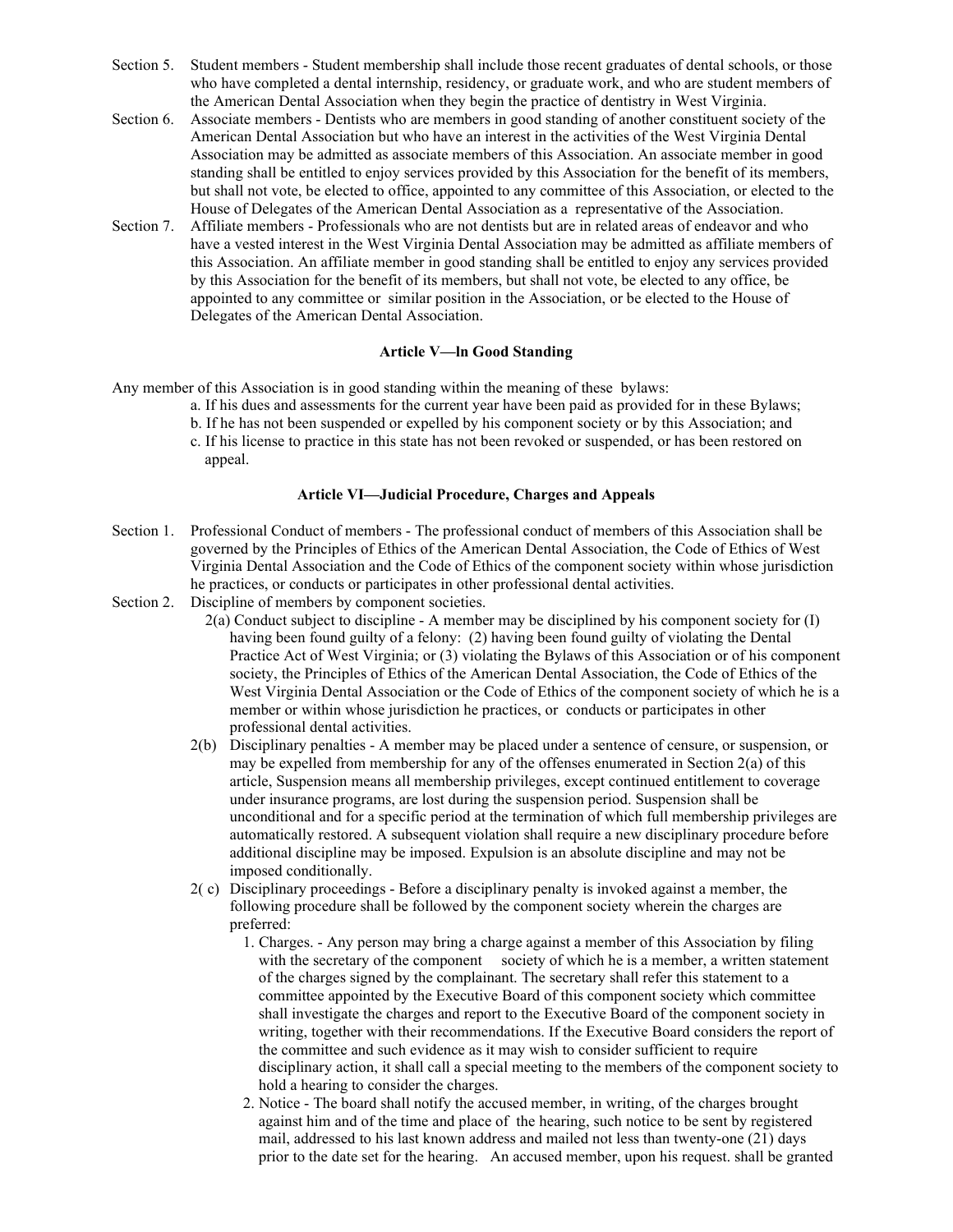one postponement, for a period not to exceed thirty (30) days. The written charges shall include an official certified copy of the alleged conviction or determination of guilt, or a specification of the bylaws or ethical provisions alleged to constitute such violation.

- 3. Hearing The Executive Board shall appoint a member of the component society to present the evidence at the special meeting of the membership. The accused member has the right to be heard at the special meeting and to present such evidence as he may desire and to be represented by legal counsel. When the component society hearing the charges does not provide for transcription of the hearing, the accused member, at his own expense, shall be entitled to arrange for the services of a court reporter to transcribe the hearing.
- 4. Decision The component society, after hearing the evidence, may render any one of the following decisions:
	- a. It may censure
	- b. It may suspend
	- c. It may expel
	- d. It may exonerate

A majority vote of those present and voting at the meeting is required to censure, suspend or expel. If the component society fails to act on the evidence submitted or fails to censure, suspend, or expel, the accused member, he shall stand exonerated. Every decision which shall result in censure, suspension or expulsion shall be reduced to writing and shall specify the charges made against the member, the fact which substantiates any or all of the charges, the verdict rendered, the penalty imposed, and a notice shall be mailed to the accused member so informing him together with his right to appeal. Within ten (10) days of the date on which the decision is rendered, the secretary of the component society shall send a copy thereof by registered mail to the last known address of each of the following parties: the accused member, the secretary of the West Virginia Dental Association, the chairman of the Judicial Count of the American Dental Association, and the Executive Director of the American Dental Association.

Section 3. Appeals from decision of the component society - An accused member under sentence of censure, suspension, or expulsion, shall have a right to appeal from a decision of his component society to the Executive Council of the West Virginia Dental Association by filing an appeal in an affidavit form with the secretary of the West Virginia Dental Association within thirty (30) days after such sentence has been rendered.

> Every party to an appeal shall be entitled to submit a brief in support of his or its position. The accused member initiating the appeal shall submit his brief to the secretary of the West Virginia Dental Association within forty-five (45) days from the date upon which the decision appealed from was rendered.

 If the accused member does not file an appeal with the West Virginia Dental Association within the thirty (30) day period allowed, the secretary of the West Virginia Dental Association shall notify all parties of the failure to file an appeal, and the sentence shall take effect as of the date of the notice. Section 4. Appeal proceedings by the Executive Council of the West Virginia Dental Association.

- 4(a) Hearing on appeals An accused member shall be entitled to a hearing by the Executive Council of the West Virginia Dental Association provided that such appeal satisfied the requirements of Section 3 of this article, and shall be permitted to be represented by legal counsel. A party need not appear for his appeal to be heard by an appellant agency.
- 4(b) Notice of filing of appeal The secretary of the West Virginia Dental Association, upon receipt of notice of appeal, shall immediately request the component society which preferred charges to furnish to the Executive Council which has received the appeal and to the accused member, a transcript of, or an officially certified copy of the minutes of the hearing accorded the accused member. The transcript or minutes shall be accompanied by certified copies of any affidavits or other documents submitted as evidence to support the charges against the accused member or submitted by the accused member as a part of his defense. Failure of the component society to furnish the transcript of minutes and certified copies of affidavits and documents within the thirty (30) days and request shall result in dismissal of the charges by the Executive Council.
- 4 (c) Notice of hearing The Executive Council of the West Virginia Dental Association, upon request of an appeal, shall notify the component society concerned and the accused member of the time and place of the hearing, such notice to be sent by registered mail to the last known address of the parties to the appeal and mailed not less than thirty (30) days prior to the date set for the hearing. Granting of continuances shall be at the option of the Executive Council hearing the appeal.
- 4(d) Appeals jurisdiction The Executive Council shall be required to review the decision Appealed form to determine whether the evidence before the component society which preferred charges against the accused member supports the decision of the component society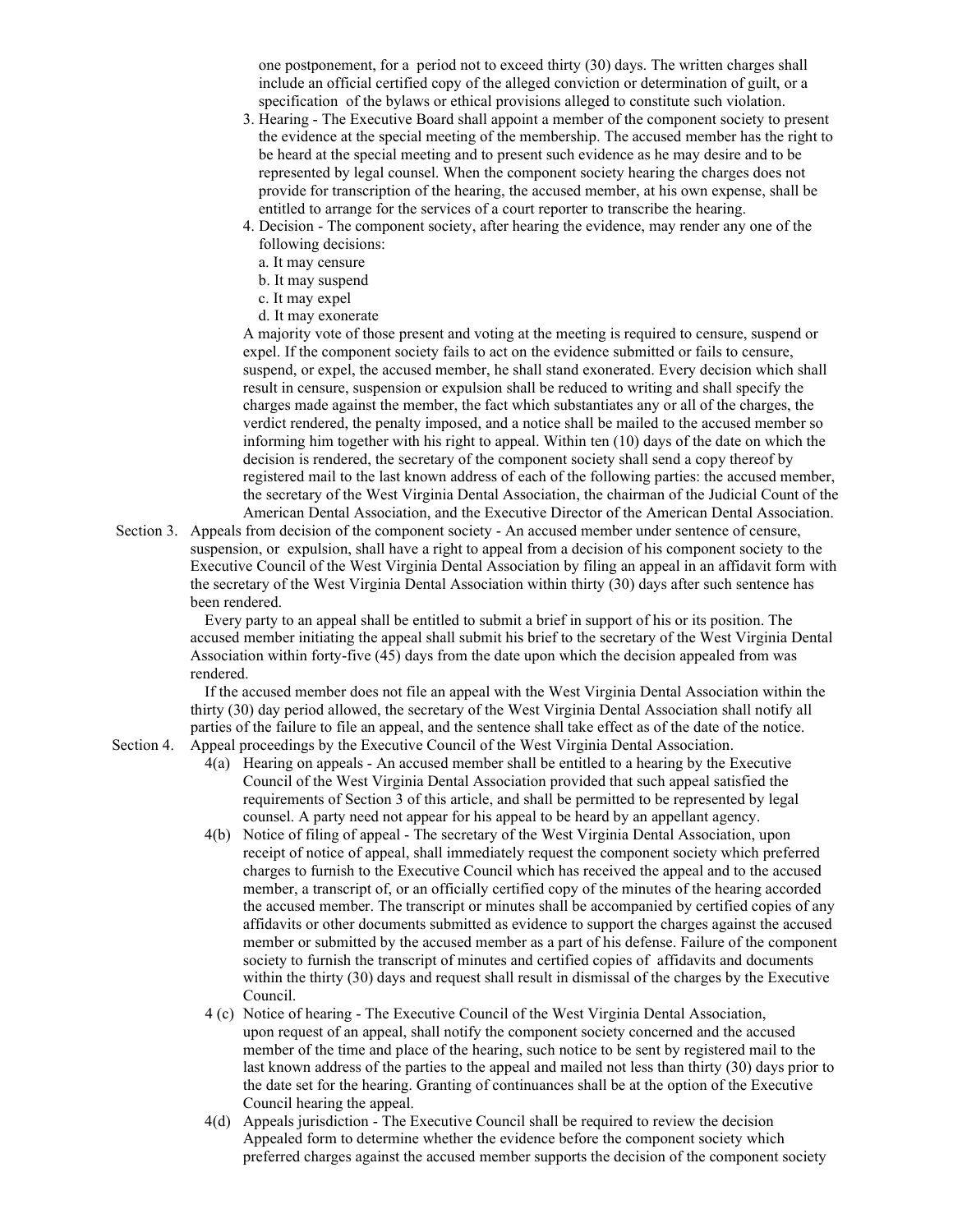or warrants the penalty imposed. The Executive Council shall not be required to consider additional evidence unless there is a clear showing that either party to the appeal will be unreasonably harmed by failure to consider the additional evidence. The accused member may elect to rely on the record and/or on an oral presentation and not file a brief.

4(e) Decisions on appeal. - Every decision on appeal shall be reduced to writing and shall state clearly the conclusion of the Executive Council and the reason for reaching that conclusion. The Executive Council shall have the discretion to (l) uphold the decision of the component society which preferred charges against the accused member; (2) reverse the decision of the component society which preferred charges and thereby exonerate the accused member; (3) deny an appeal which fails to satisfy the requirements of Section 3 of this article; (4) refer the case back to the component society which preferred charges for new proceedings, if the rights of the accused member under all applicable laws were not accorded him: or (5) to uphold the decision of the component society which preferred charges against the accused and reduce the penalty imposed.

Within ten (10) days of the date on which a decision on appeal is rendered a copy thereof shall be sent by registered mail to the last known address of each of the following parties: The accused member, the secretary of the component society of which he is a member, the chairman of the Judicial Council of the American Dental Association and the Executive Director of the American Dental Association.

- Section 5. Appeals from decision of the Executive Council of the West Virginia Dental Association Such an accused member of the component society concerned shall have the right to appeal from a decision of the Executive Council of the West Virginia Dental Association to the American Dental Association in accordance with the bylaws of the American Dental Association.
- Section 6. Final Appellant action No disciplinary penalty may be invoked against a member until final appellate action has been taken or until the time within which appellate action may be taken has elapsed and no appeal has been taken.
- Section 7. Conformity to American Dental Association bylaws Anything in this article to the contrary notwithstanding, all proceedings shall be in conformity with the bylaws of the American Dental Association as presently constituted or as may be amended.

#### **Article VII—Indemnification of Officers and Executive Councilmen**

This Association shall indemnify and hold harmless each Executive Council member and all officers, now or hereafter serving the Association, from and against all claims and liabilities to which he may be or become subject by reason of his now or hereafter being or having heretofore been a councilman and/or officer of the Association and/or by reason of his alleged acts or omissions as a councilman and/or officer as aforesaid and shall reimburse each councilman and each officer of the Association for all legal and other expenses reasonably incurred by him in connection with the defending against any such claims or liabilities provided, however, that no councilman or officer shall be indemnified against or be reimbursed for any expenses incurred in defending against any claim or liability arising out of his own negligence or willful misconduct. The foregoing rights of councilmen and officers shall not be exclusive of other rights to which they may be entitled lawfully.

# **Article VIII—Component Societies**

- Section 1. Organization Component societies may be organized in various areas of the State which shall include within their jurisdiction all practicing dentists within the specified territorial limits of each.
- Section 2. Charter: constitution and bylaws Any local dental organization that shall adopt a constitution and bylaws acceptable to this Association shall, on application to, and approval by the Executive Council, receive a charter from and become a component part of this Association. Such constitution and bylaws shall not be in conflict with, or limit, the bylaws of the West Virginia Dental Association, and the component society shall file a copy thereof and any changes which may be made thereafter with the American Dental Association and this Association.
- Section 3. Membership in component society Membership in a component society of this Association shall be a prerequisite to membership in the Association. The granting of membership to a person by a component society shall *ipso facto* qualify such person for membership in, and constitute him a member of this Association. The provisions of Article IV of these bylaws relating to classification of, and qualifications for, membership shall be applied by a component society in considering and in acting upon, an application for membership and shall be the only membership criteria imposed by the component society other than requirements relating to the applicant's residence or maintenance of a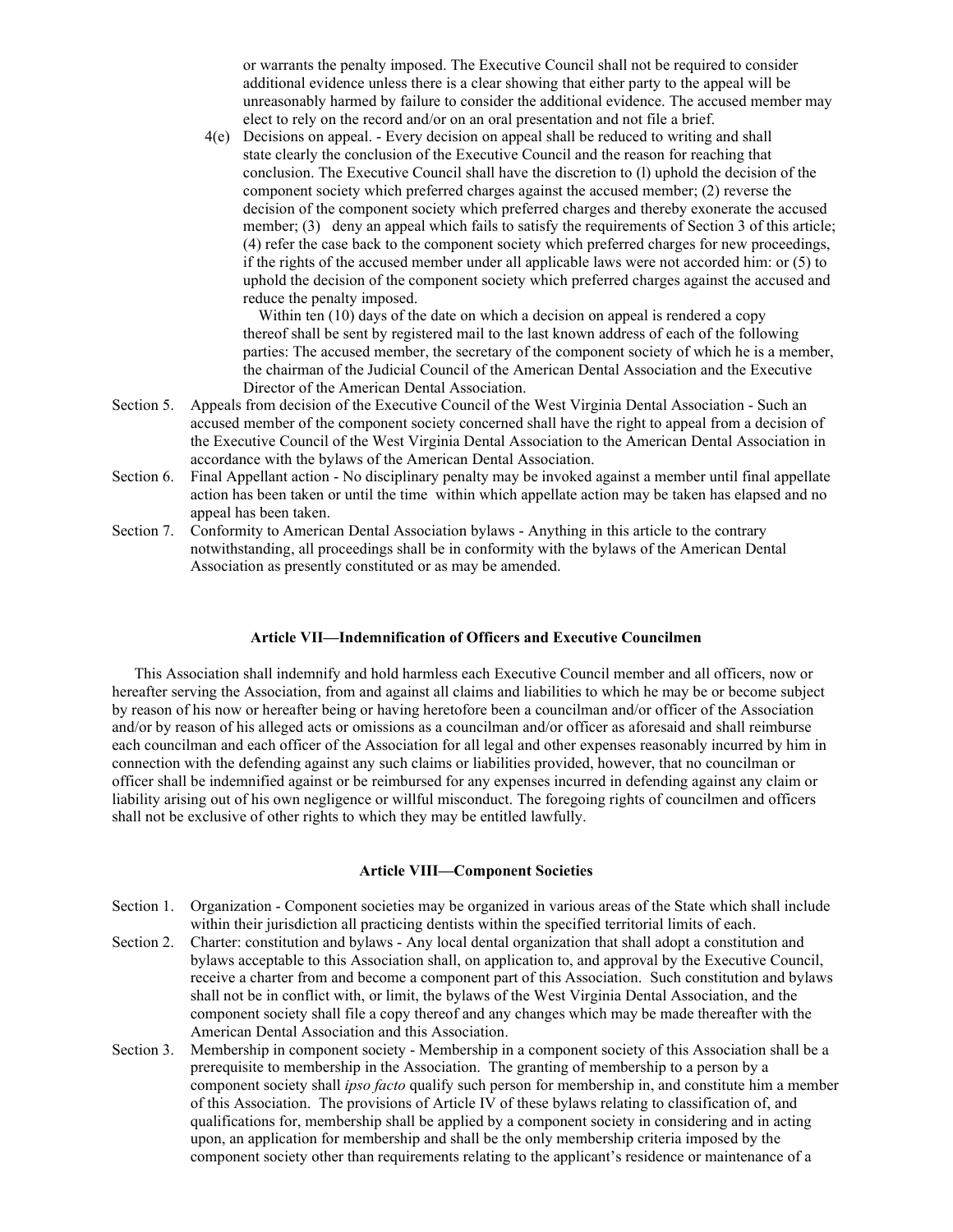place of practice within the society's geographical area and the payment of such fees and dues as shall properly have been made a membership prerequisite.

- Section 4. Prerequisite to membership in West Virginia Dental Association and American Dental Association In order to become a member or retain membership in this Association and in the American Dental Association, dentists who are located within the jurisdiction of a component society must become members of said component society, unless granted waiver of jurisdiction.
- Section 5. Reinstatement of member Application for reinstatement shall take the same course as the original application for membership and shall be accompanied by such fees as are applicable.
- Section 6. Membership in adjoining society A dentist living near a boundary line between the two component societies may hold membership in the component society which is most convenient for him to attend, providing permission is given by the society in whose jurisdiction he resides.
- Section 7. Change in location of practice A member of the West Virginia Dental Association who changes his location of practice from the jurisdiction of one component society to that of another may assume membership in the latter society upon approval of the component society with jurisdiction over his new location.
- Section 8. Dues A component society may fix an amount of annual dues which it deems necessary to conduct effectively the affairs of the society.
- Section 9. Collection of dues; reports to central office; annual statements The component society shall collect all component, state, and American Dental Association dues of component members; shall issue all membership cards; shall report the Central Office of this Association the names of members in good standing, names of delinquent members, and shall make a statement at the end of the fiscal year showing the general financial condition of the society, the number of meetings held during the previous year, and the number of members attending each meeting.
- Section 10. Notification of change in membership Each component secretary shall notify the Central Office immediately of the death, resignation, expulsion, or change of address of any member of the society.
- Section 11. Code of ethics Component societies shall adopt the Code of Ethics of the West Virginia Dental Association and of the American Dental Association.
- Section 12. West Virginia Dental Association and American Dental Association bylaw amendments Any amendment to the bylaws of the West Virginia Dental Association or to the constitution and bylaws of the American Dental Association is binding on every component society.
- Section 13. Fiscal year; annual meeting; election of officers Component societies shall operate in a fiscal year that conforms to the fiscal year of this Association and shall install newly elected officers at the annual meeting. Such annual meeting shall be held not later than thirty (30) days prior to the beginning of the fiscal year. The secretary of each component society shall certify to the Central Office of this Association the names and addresses of the officers not later than ten (10) days following their election.
- Section 14. Designation of component societies. The following component societies are recognized as having been chartered by the West Virginia Dental Association:
	- 1. Blennerhassett Dental Society
	- 2. Eastern Panhandle Dental Society
	- 3. Greenbrier Valley Dental Society
	-
	- 4. Huntington Dental Society
	- 5. Kanawha Valley Dental Society
	- 6. Logan-Mingo Dental Society
	- 7. Marshall-Wetzel-Tyler Dental Society
	- 8. Mercer-McDowell Dental Society
	- 9. Monongahela Valley Dental Society
	- 10.New River Dental Society
	- 11. Potomac Valley Dental Society
	- 12. Wheeling District Dental Society
- Section 15. Geographic boundaries of component societies The following West Virginia counties will Be considered the geographic boundaries of the component societies:
	- 1. Blennerhassett—Calhoun, Pleasants, Ritchie, Roane, Wirt and Wood
	- 2. Eastern Panhandle—Berkeley, Jefferson, and Morgan
	- 3. Greenbrier Valley—Greenbrier, Monroe, Pocahontas, and Summers
	- 4. Huntington—Cabell, Lincoln, Mason, and Wayne
	- 5. Kanawha Valley—Boone, Braxton, Clay, Jackson, Kanawha, Nicholas, and Putnam
	- 6. Logan-Mingo—Logan and Mingo
	- 7. Marshall-Wetzel-Tyler—Marshall, Tyler, and Wetzel
	- 8. Mercer-McDowell—McDowell and Mercer
	- 9. Monongahela Valley—Barbour, Doddridge, Gilmer, Harrison, Lewis, Marion, Monongalia, Preston, Randolph, Taylor, Upshur, and Webster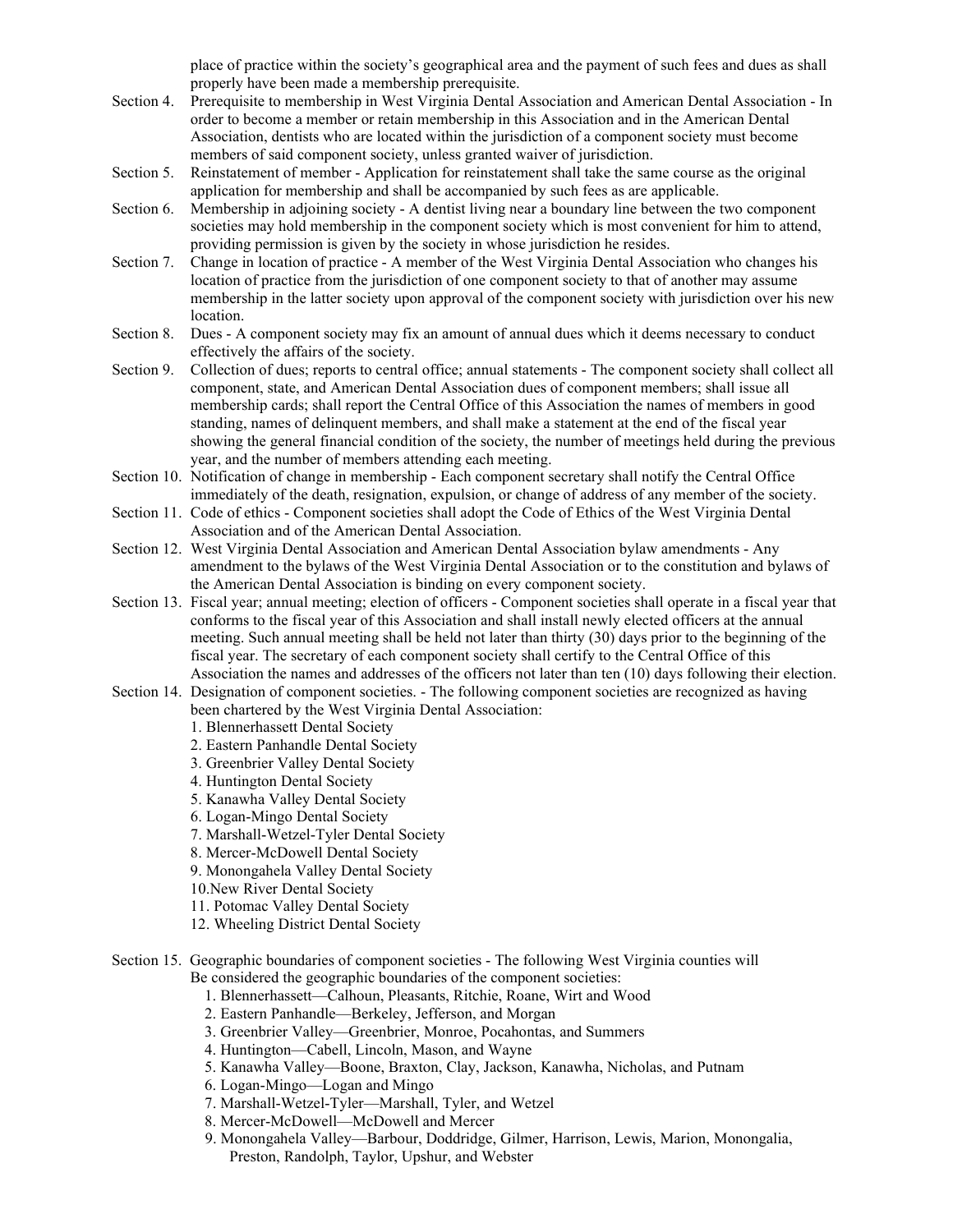- 10. New River—Fayette, Raleigh, and Wyoming
- 11. Potomac Valley—Grant, Hampshire, Hardy, Mineral, Pendleton, and Tucker
- 12. Wheeling District—Brooke, Hancock, and Ohio
- Section 16. Revocation of charter of component society The charter of a component society may be revoked in, and only in, the manner set out in 28 subparagraphs (a) through (e) following, to-wit:
	- (a) Upon the Executive Council having adopted a resolution determining to proceed to revoke the charter of a component society, specifying the reason or reasons therefor, and fixing a date for a hearing thereon, a notice of such determination, of the date of such hearing, and their right to be heard thereat, shall be mailed by the secretary to each member and officer of such component society at his office or residence address as shown on the records in the Central Office, to which notice there shall be attached a copy of such resolution. The date for such hearing shall be not sooner than 30 days or more than 60 days from the date of the mailing of the notice.
	- (b) At such hearing, each member and each officer of such component society shall have the right to be heard on the issue of such revocation and, if he shall so elect, may be represented by counsel.
	- (c) If, after such hearing, the Executive Council believes that one or more of the reasons for charter revocation set forth in the resolution mentioned in subsection (a) of this section has been established and that just cause exists for such charter revocation, it shall, by a three-fourths (3/4ths) vote of the entire number of the members of the Executive Council, adopt a resolution revoking such charter and reassigning the geographical area of such component society to one or more other component societies. Forthwith thereafter, a copy of such resolution of revocation shall be mailed by the secretary to each member of the component society whose charter was revoked and to the secretary of each component society to which any part of the reassigned area was assigned.
	- (d) The component society whose charter shall have been thus revoked and any member or members thereof shall have the same rights of appeal as are granted to individual members under the provisions of Sections 5 and 6 of Article VI of these bylaws. If, following appellate proceedings, the charter of such component society is reinstated, the Executive Council shall adopt an appropriate resolution reestablishing such component society, rescinding such previous reassignment of geographical area, and reinstating all component members to membership therein.
	- (e) The revocation of the charter of a component society under the authority of this section shall in no way adversely affect the civil or contractual rights of any member in good standing of such component, and all such members in good standing shall be eligible for membership in the component society to which has been assigned the geographical area in which he maintains his practice or residence.

# **Article IX—Dues and Assessments**

- Section 1. Active members The dues for an active member shall be due January  $\mathbf 1$  of each year. Dues are payable to the secretary-treasurer of the component society who shall forward same to the treasurer of this Association. The annual dues for active members of this Association shall be an amount proposed by the Executive Council and approved by a vote of at least three-fourths (¾ths) of the members of the Council present and voting in person or by proxy.
- Section 2. Recently graduated dentists. Recently graduated dentists, licensed and practicing in West Virginia, who are student members of the American Dental Association, in good standing, shall be eligible for membership in the West Virginia Dental Association without further payment of dues until December 31 of the year in which they shall have graduated from dental school. Dues for the first calendar year after termination of student membership shall be determined by a vote of at least three-fourths ( $\frac{3}{4}$ ths) of the members of the Executive Council present and voting in person or by proxy plus such annual dues as may be established for former student members of the American Dental Association by that Association.
- Section 3. Associate and affiliate members. The annual dues for associate and affiliate members of this Association shall be an amount decided upon by three-fourths (¾ths) vote of the Executive Council.
- Section 4. Member receiving assistance A member of the Association, while receiving assistance from the Relief Fund of this Association, shall be exempt from payment of dues and shall be considered to be in good standing during the period of such assistance.
- Section 5. Member in arrears Any member who may be in arrears for his current year's dues as of March 1 of that year shall be informed by mail by the secretary of his component that his membership will terminate March 31st unless his dues are received by that date. Any member so dropped may regain his membership within the calendar year by the payment of the current year's dues and a penalty fee of \$5.00 to be paid to the component society to which he must apply for reinstatement.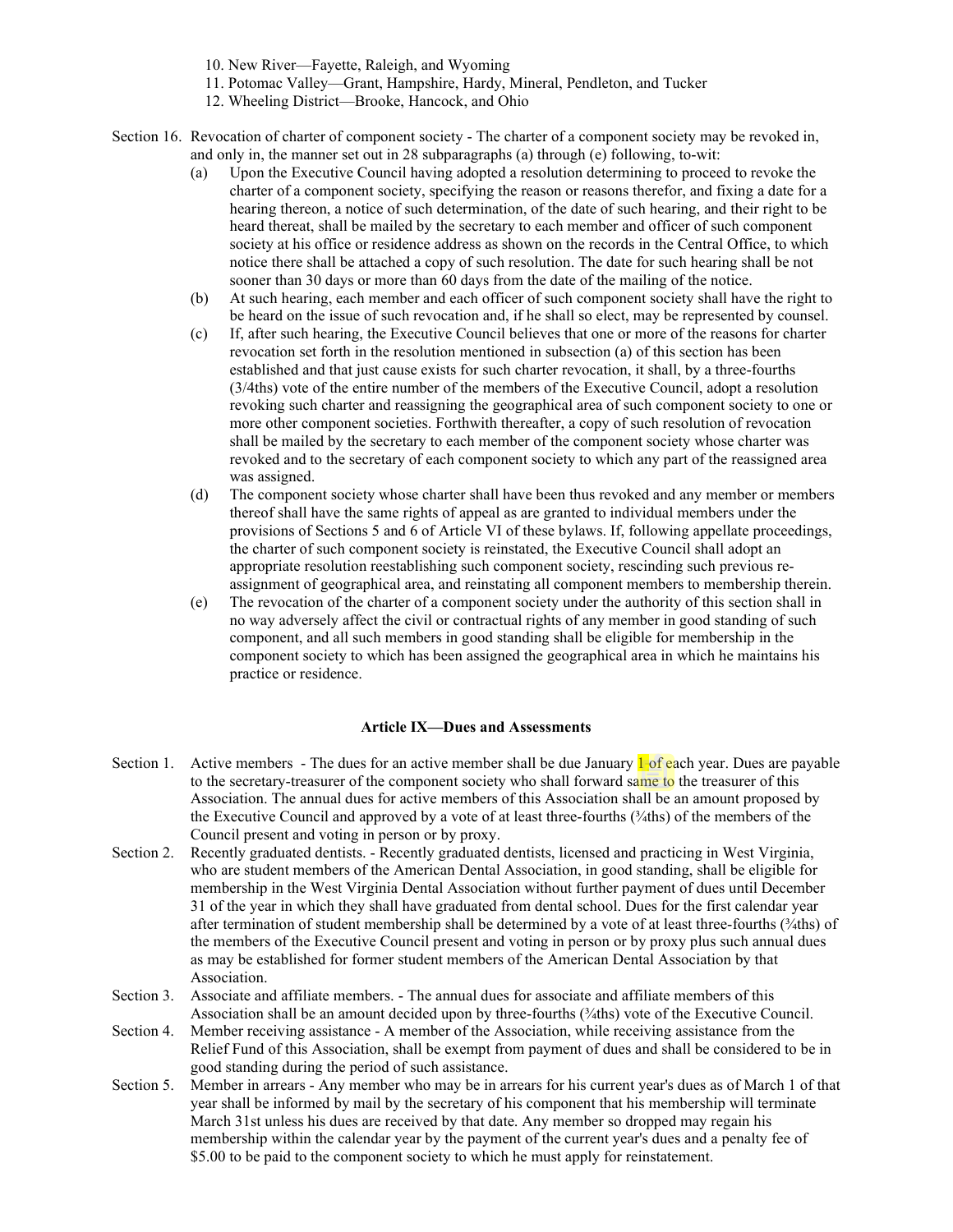- Section 6. Members in armed service The constituent and component society dues of an active member, in good standing, who has entered the armed services as a non-career officer shall be waived during the period of such service.
- Section 7. Member returning from federal dental service Any graduate dentist from an accredited school of dentistry who holds membership in the American Dental Association on a national-direct basis, may upon his return to practice in West Virginia after release from active duty federal dental service, be accorded good standing in a component society and in the constituent society by the payment of such component and constituent fees, and/or assessments, as may be due, computed on a pro-rated basis from the time of his return to practice and the end of the fiscal year. Such member, while in the federal dental service, shall not be included in the tally of the membership of the component society for the purpose of determining such society's representation on the Executive Council under the provisions of Article XII, Section 2 of these
- Section 8. Assessments. No assessment may be levied against the members of this Association except by means of an amendment to these bylaws.

# **Article X—Officers and Their Duties**

- Section 1. Elective officers and representatives
	- 1(a) Designation The elective officers of this Association shall be a president, a vice-president, a president-elect, a secretary, and a treasurer, all of whom shall be active members of this Association. The following respective positions shall also be filled by election: delegates and alternates to the American Dental Association; candidates for the West Virginia Board of Dental Examiners.
	- 1(b) Election Elective officers shall be elected and installed at the regular semi-annual session of the General Assembly held on July 9 of each year. Delegates and alternates to the American Dental Association shall also be elected at such session.
	- 1( c) Voting at elections Elections shall be conducted by written secret ballot.
	- 1(d) Terms of office. Each elective officer and representative of the Association designated in Section I(a) of this article, other than delegates to the American Dental Association and members of the West Virginia Board of Dental Examiners, shall be elected for a term of one (1) year, which term shall coincide with the fiscal year of the Association next following his election.
	- 1(e) Vacancies in elected offices. Vacancies in elected offices or representative positions designated in Section I(a) of this article other than that of a member of the Board of Dental Examiners shall be filled for the unexpired term by a majority vote of the Executive Council. A vacancy in the office of president shall be filled without election by the president-elect who shall serve the unexpired term plus the next regular term. In the event the office of president elect becomes vacant, the office of president for the ensuing year shall be filled at the next regular meeting of the General Assembly in the same manner as that provided for the nomination and election of elective officers, except that the ballot shall read "President for the ensuing year."
	- 1(f) Restriction on making agreements. No elective or appointive officer or group of elective or appointive officers shall make or execute any contract, agreement, least, or any other document which is binding upon this Association without prior majority approval of the members of the Executive Council in a regular, or special meeting called for this purpose, and in no event shall any such document be completed prior to review by the Association's legal counsel.
- Section 2. President
	- 2(a) It shall be the duty of the president to serve as the official representative of this Association in its contacts with governmental, business and professional organizations for the purpose of advancing the objectives and policies of the Association.
	- 2(b) The president shall preside at all meetings of the General Assembly and of the Executive Council.
	- 2( c) The president shall cast the deciding vote in all cases of a tie; he shall call special meetings of the Executive Council upon the written request of the majority of the members of that body; and he shall perform such other duties as may from time to time become the responsibility of a president.
	- 2(d) The president shall appoint all committees not otherwise provided for, and shall be an ex-officio member of all standing committees.
- Section 3. President-elect in the absence of the president, the president-elect shall preside at the meetings of the General Assembly and of the Executive Council, and shall perform all other duties incumbent upon the president. He shall attend the Annual State Society Officers Conference conducted by the American Dental Association. The Executive Council shall include an appropriation in the budget toward paying the expenses incurred by him in attending the conference. The president-elect shall succeed to the presidency without election.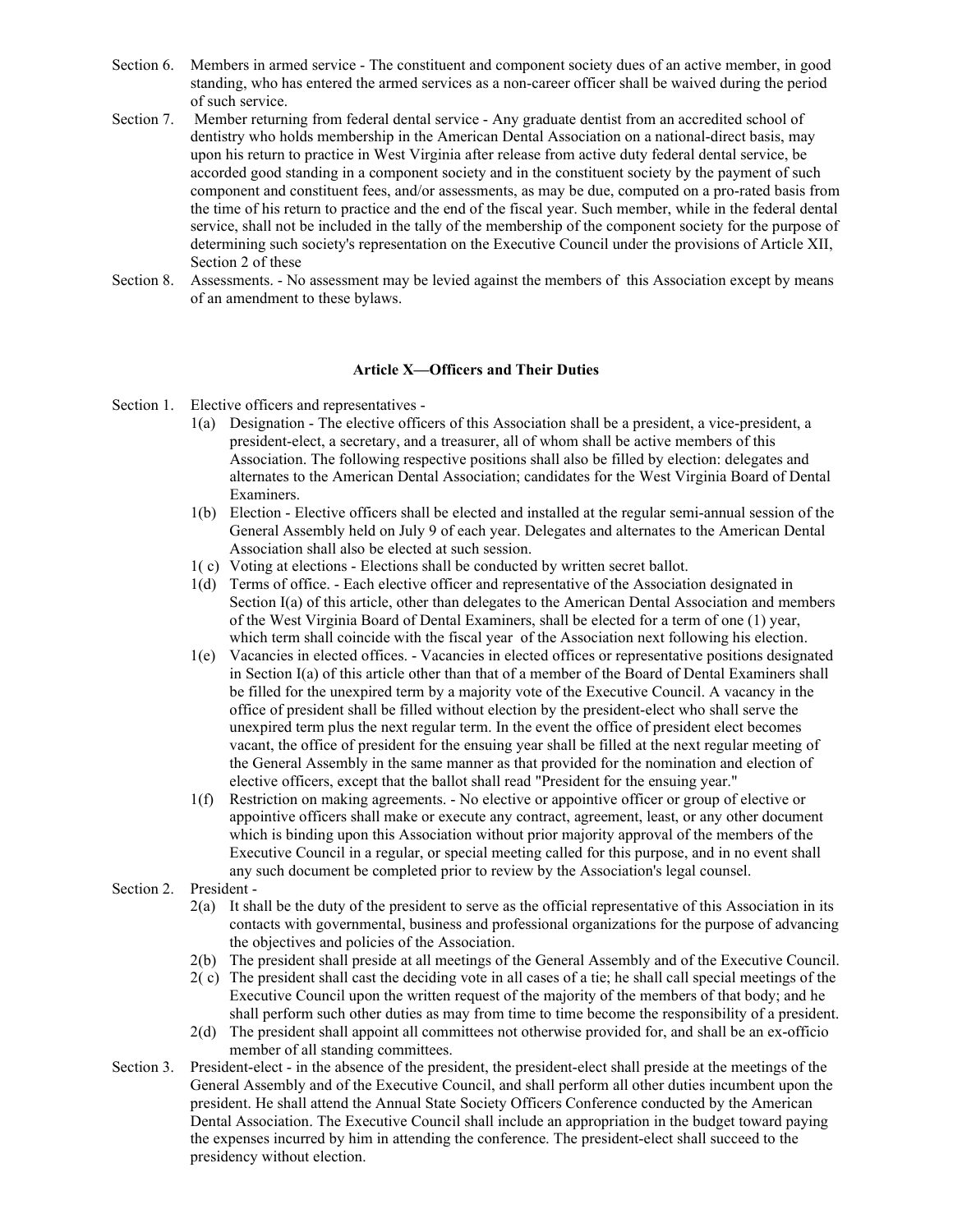- Section 4. Vice-presidents In the absence of both president and president-elect, the vice-president shall preside at the meetings of the General Assembly and of the Executive Council, and shall perform all other duties pertaining to the office of president.
- Section 5. Secretary
	- 5(a) The secretary shall keep an accurate record of the proceedings of all meetings of the General Assembly and of the Executive Council and shall issue announcements and calls for all meetings, regular and special. He shall have charge of and sign all official notices and official correspondence. He shall be the custodian of the seal of the Association and of all official papers, documents and insignia, and of all papers presented to or read before the Association at its annual meeting. He shall notify all officers of their election and all committee members of their appointments. He shall file in the Central Office of the Association, the original minutes taken at each regular or special session of the General Assembly and shall retain a copy thereof in a secure place for at least five (5) years, and for as much longer as, in his opinion, such copy may be needed for reference purposes.
	- 5(b) The secretary shall assemble and forward to the chairman of the History Committee data including the original minutes of the meetings, all reports not a part of the minutes, and all such correspondence as may possibly be of scientific value in the future and scientific papers read before the Association.
	- $5(c)$  The secretary shall be elected annually and may not serve more than eight four (4) consecutive terms.
- Section 6 Treasurer -
	- 6(a) The treasurer shall be the custodian of all monies and securities belonging to the Association and shall hold the same subject to their disposal by the direction of the Executive Council.
	- 6(b) The treasurer shall receive state constituent and American Dental Association dues of members of component societies, and shall remit to the Executive Director of the American Dental Association such annual dues as may be assessed by the American Dental Association.
	- 6( c) The treasurer shall receive all other monies that may accrue to the Association from commercial exhibits and other remunerative activities engaged in by the Association or by any of its committees.
	- 6(d) The treasurer shall collect all monies due the account of the West Virginia Dental Journal and shall pay all bills incurred in editing and publishing the Journal when properly certified by the editor or the secretary of the Association.
	- 6(e) The treasurer shall pay out money in his custody only on the order of the president countersigned by the secretary. He shall pay all bills officially incurred by the officers of the Association and by those standing and other committees authorized to act for the Association.
	- 6(f) The treasurer shall set upon his books various funds to be designed as the General Fund, the Journal Fund, and the Relief fund and such other special funds as may be approved by the Executive Council.
	- 6(g) The treasurer shall keep a record of all receipts, and of all expenditures, relating to the various funds, shall retain the vouchers thereof, and shall present them to the accounting firm making the annual audit, and the annual audit report shall be distributed to all Executive Council Members, and only the balance sheet shall be published annually in the W. Va. Dental Journal immediately following the receiving of such audit by the Executive Council.
	- 6(h) The treasurer shall be bonded in an amount to be fixed by the Executive Council, the premium on the bond to be paid by this Association.
	- 6(I) The treasurer may not serve more than four consecutive terms.
- Section 7. Delegates to the American Dental Association
	- 7(a) The delegates to the American Dental Association in such numbers as may be established by the total membership of this Association in the American Dental Association shall be elected for a three-year term. A delegate may serve for consecutive terms. Alternates equal in number to the delegates shall be elected annually. The President-Elect of this Association shall automatically be elected and designated an alternate delegate. At least one delegate shall be elected each year. In the event of a vacancy in the office of delegates, a delegate shall be elected to fill the unexpired term.
	- 7(b) The delegates to the American Dental Association shall be the official representatives of this Association in the House of Delegates of the American Dental Association. They shall at all times endeavor to fulfill their duties as prescribed by the constitution of the American Dental Association in such manner as will best promote the welfare of the American Dental Association and the interests of this Association. In the absence of one or more of the delegates, the duly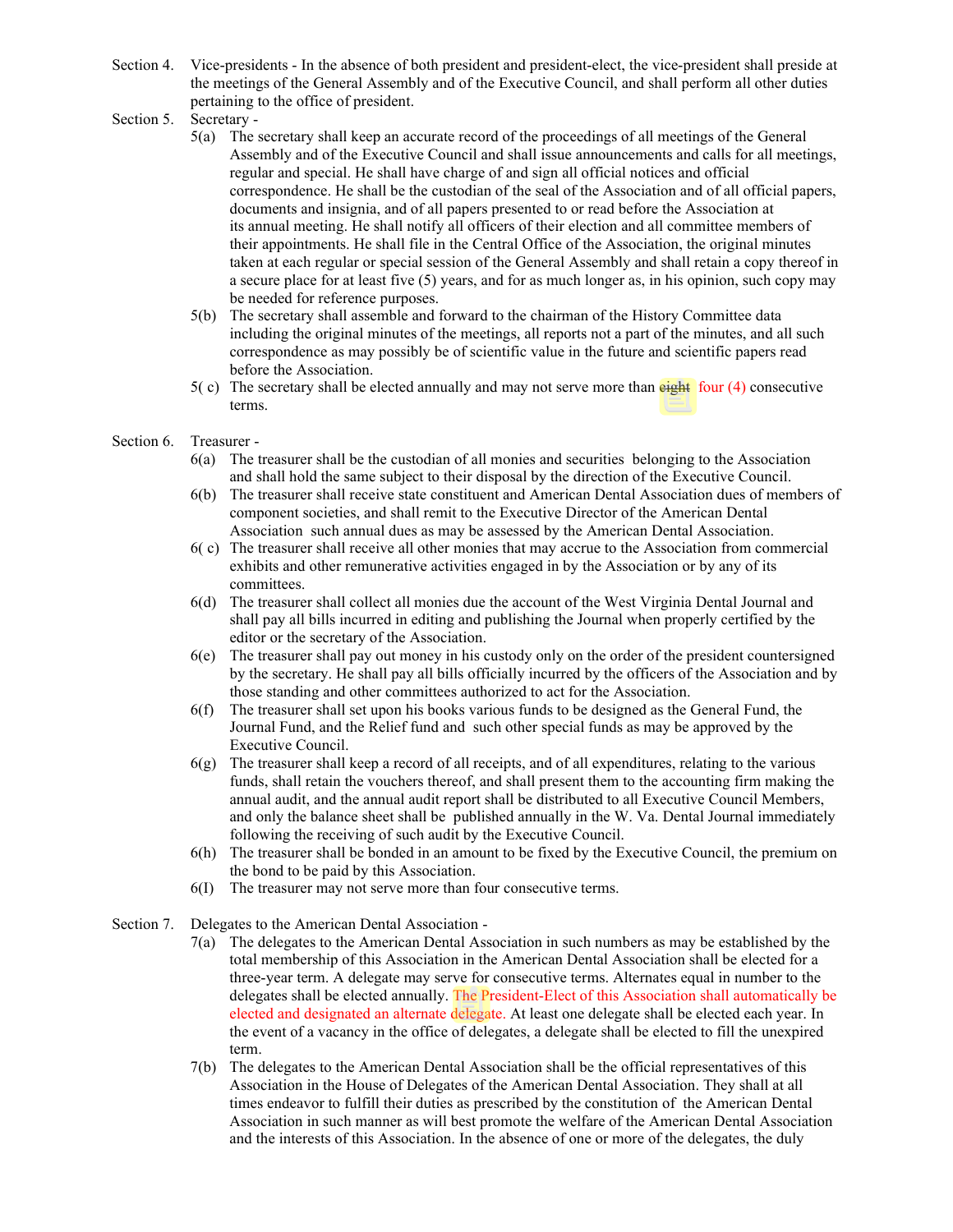accredited alternate or alternates will serve with the same powers and duties as the delegates and be seated according to rules and procedures of the American Dental Association.

Section 8. Recommendations for State Board appointment For each vacancy on the State Board of Dental Examiners occurring by reason of the expiration of the term of a member of such board, each component society of the West Virginia Dental Association shall elect one nominee, and, at least sixty days prior to the regular semi-annual session of the General Assembly next preceding the date on which the nomination must be submitted to the Governor shall notify the Central Office thereof. In the event any such people so nominated is unwilling or, for any reason, is unable to serve as such board members or to be a nominee therefor, the component society by whom such person was elected may, at any time prior to the action of the General Assembly mentioned in the next succeeding sentence hereof, elect a replacement nominee and notify the Central Office or the executive secretary thereof. From the nominees so designated, the General Assembly, at such regular semi-annual session, shall elect three nominees whose names shall, prior to the first day of the succeeding November, be submitted in writing to the Governor of West Virginia as a panel of nominees from whom appointment by him to fill such vacancy shall be made.

> Recommendations for State Board appointment - For each vacancy on the State Board of Dental Examiners occurring by reason of the expiration of the term of a member of such board, each component society of the West Virginia Dental Association shall elect one nominee, and, at least ninety days prior to the regular semi-annual session of the General Assembly next preceding the date on which the nomination must be submitted to the Governor shall notify the Nominations Committee thereof. From the nominees so designated, the Membership, in the manner designated in Article XIII, Section 15 (b) , shall elect three nominees whose names shall, prior to the first day of the succeeding November, be submitted in writing to the Governor of West Virginia as a panel of nominees from whom appointment by him to fill such vacancy shall be made.

> For each vacancy in an unexpired term of a member of the State Board of Dental Examiners, the secretary shall, upon receipt by the president of the Association of a request from the Governor, for nominations from which to fill such vacancy, forthwith notify each component society of the West Virginia Dental Association, of such request, and advise each such component society of a date (which shall not be later than ten (10) days from the receipt by the president of such request from the Governor) within which the names of nominees shall be received by the executive secretary. Each component society shall elect one nominee for such vacancy, and, on or before the date so specified, shall notify the Central Office thereof. Within ten days following the date specified for the receipt by the Central Office of nominations, the Executive Council, either by meeting or by mail vote, shall elect from the nominees so designated three nominees whose names shall be forthwith submitted to the Governor as a panel from which appointment by him to fill such vacancy shall be made.

# **Article XI—Appointive Officers**

#### Section 1. The Executive Secretary -

- 1(a) There shall be an executive secretary who shall be employed and compensated at the will and discretion of the Executive Council. He shall assist all elected officers and ADA delegates of this Association. He shall give bond in an amount required by the Executive Council and perform such other duties as are prescribed by the Executive Council or by these bylaws. The Executive Secretary shall work under the supervision of the elected secretary.
- 1(b) The educational and experience qualification required for appointment to this position shall be such as to guarantee the satisfactory discharge of the duties involved. Formal college education is desirable: business education and experience are essential: Qualities of leadership are necessary; public relations aptitudes are important, ability to do constructive work in terms of office policy is a basic qualification.

Section 2. Editor -

 2(a) An editor for the West Virginia Dental Journal shall be appointed annually by the Executive Council, and upon appointment become a bona fide voting member of the Executive Council with full privileges of an Executive Council member. He shall assume the responsibility of collecting the editing copy to be published in the Journal, and shall solicit advertisements personally or shall delegate the responsibility of securing advertisements to a special agent under conditions approved by the Executive Council.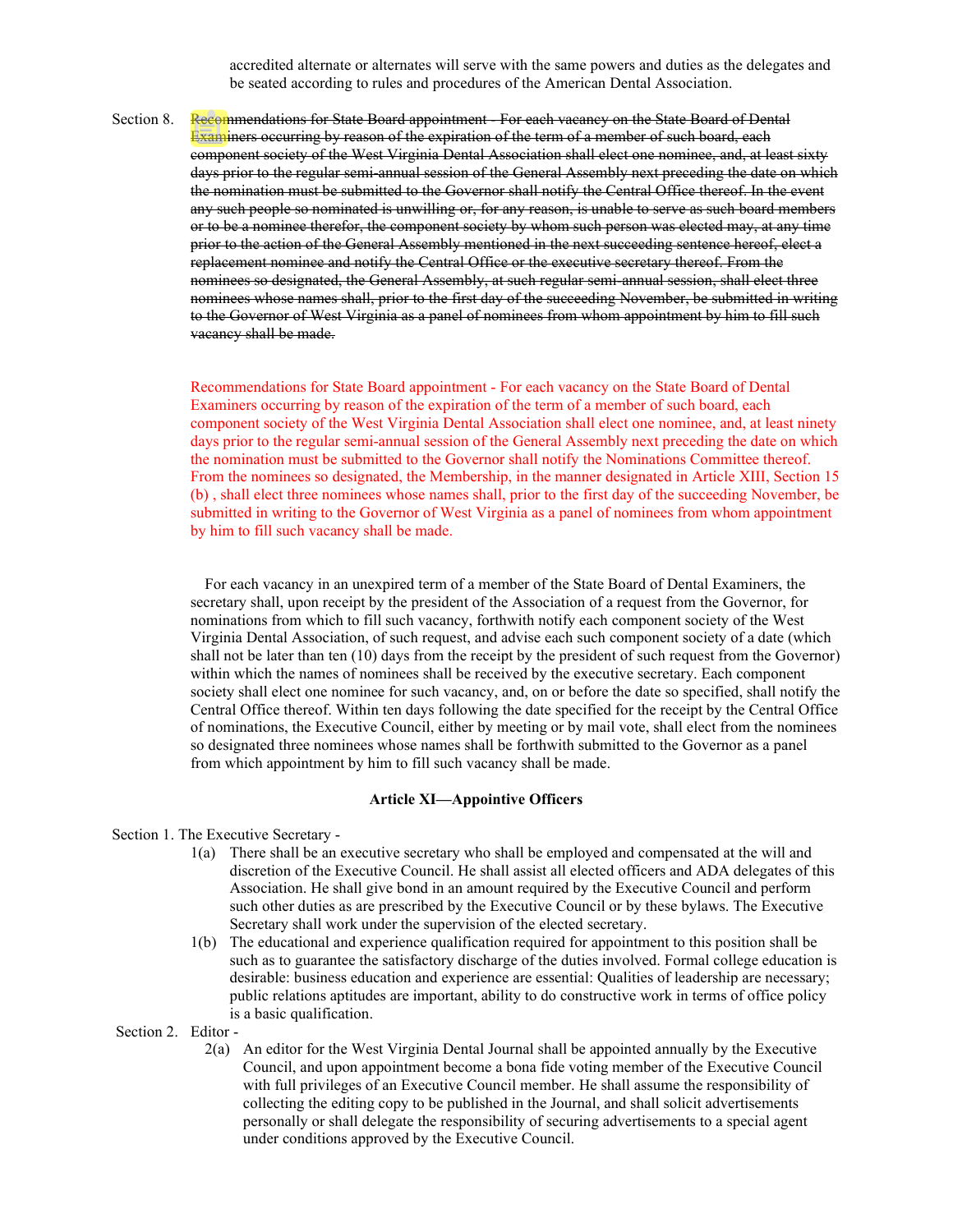- 2(b) The Journal shall be published quarterly in the months of January, April, July, and October. All copy properly edited and carefully assembled in a manner easily followed by the printer shall be submitted to the Central Office conveniently in advance of one official date of contemplated issue, for publication and distribution by the Central Office.
- 2( c) All income on the Journal account of any sort shall accrue to the treasurer of this Association and shall be paid to the treasurer of the Association to be deposited to the credit of the Journal account.

#### **Article XII—The Executive Council**

- Section 1. Creation and composition There shall be an Executive Council which shall consist of the two living immediate past presidents, the president, president-elect, vice-president, secretary, and the treasurer of this Association; the editor of the West Virginia Dental Journal; a senior delegate to the American Dental Association; and delegates from each component society duly elected as provided in Section 2 of this Article and one student member of the American Dental Association who is an officially certified delegate from the West Virginia University Dental School Chapter of The American Student Dental Association. This student delegate shall be a voting member of the Executive Council and shall be permitted to enter into discussions during council meeting, and also serve on committees of this Association. The school chapter shall also certify an alternate delegate to the Executive Council to represent the student chapter in the event the certified delegate is unable to attend an Executive Council meeting. This alternate delegate shall be permitted to observe Executive Council meetings and speak on issues only after obtaining permission form the chair. This alternate delegate may also serve on the committees of this Association. The student chapter must certify to the Executive Director of this Association in writing before January 1 of each year the student member that will be certified delegate and the student member that will serve as the alternate delegate.
- Section 2. Representation by component societies Each component society shall elect one delegate for the first forty members or fraction thereof, and one delegate for each additional forty members or major fraction thereof, as determined by the secretary's roster on December 31 of the previous year. A corresponding number of alternates shall be elected each year by each component society. In the event of the inability of a delegate to attend a meeting of the Executive Council, his alternate may attend in his stead. In the event of the inability of both the delegate and his alternate to attend, the delegate may be represented at such Executive Council meeting by a member of the Association authorized to do so by written proxy, signed by the delegate. The alternate or proxy, as the case may be, shall have the same right to participate in, and vote at, such meeting as would the delegate if personally present.
- Section 3. Proxies other than as specifically authorized under the provisions of Section 2 of this article, a member of the Executive Council may not attend and vote at a meeting of the Council by proxy.
- Section 4. Meetings; notice The Executive Council shall meet in a regular session in conjunction with but preceding the commencement of each regular semiannual session of the General Assembly. It shall meet in a special session on one or more other occasions during the fiscal year upon call by resolution adopted by the Executive Council; upon call of the president, joined by at least one other elective officer of the Association; or upon call signed by a majority of the members of the Executive Council. A written notice of each regular or special meeting of the Executive Council, showing the time and place of the meeting, shall be mailed by the secretary to each Council member at least 30 days prior to the meeting: Provided, that if, in the opinion of the president and one other elective officer of the Association, an emergency exists which justifies such action, the written notice may be mailed such period of time prior to the meeting as shall be feasible. A written agenda of the meeting shall be mailed to each member by the secretary prior to the meeting.
- Section 5. Powers lt shall be the duty of the Executive Council to transact and manage the business and other affairs of the Association. It shall exercise all powers, and perform all duties, of the Association not otherwise vested by the article of incorporation, by the bylaws, or by the laws of the State of West Virginia or of the United States in the members of the Association or in an officer or in a statutory committee of the Association
- Section 6. Annual report The Executive Council Shall through the president make an annual report to the General Assembly.

# **Article XIII - Committees**

Section 1. Classification of committees - Four kinds of committees are hereby created to carry out the objectives of this Association: statutory committees, standing committees, task force committees, and convention committees.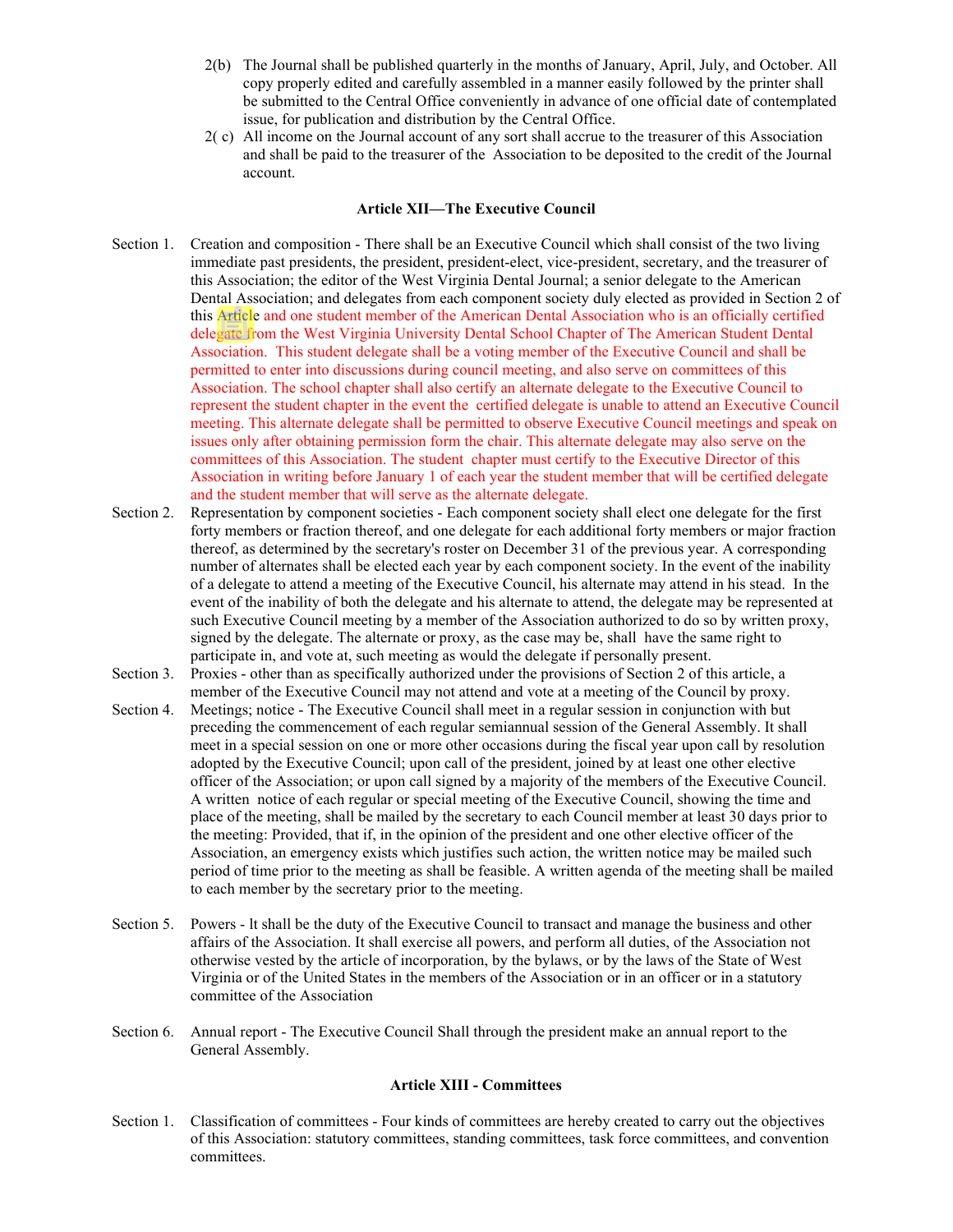- Section 2. Finance and Budget Committee The Finance and Budget Committee is created as a statutory committee of this Association and shall conform to the requirements of the West Virginia statutory code applicable to committees of non-profit corporation, and with the provisions of sub. sections 2(a) and 2(b) of this section.
	- 2(a) Composition The committee shall be composed of the president-elect, the treasurer, the secretary and two members of the Executive Council chosen by resolution of the Executive Council adopted by a majority of the Council members in office. The Executive Secretary shall be an ex-officio member without voting privileges. The treasurer shall act as the chairperson of this committee.
	- 2(b) Duties The duties and authority of this committee shall be the following:
		- 1. To prepare an annual budget for the following fiscal year which is to be submitted at the regular meeting of the Executive Council immediately preceding the commencement of each fiscal year of the Association. The proposed budget will be submitted to the Executive Council thirty days (30) prior to the meeting.
		- 2. This committee shall also have the authority to act on and approve specific requests for funds during the interim between meetings of the Executive Council limited to the appropriate category of the budget previously approved by the Executive Council.

Amendment to remove section 3 through section 20 and replace with the following sections:

#### Section 3. Standing Committees

3(a) Designation. The standing committees of this Association shall function on approval of the Executive Council and under the authority of these bylaws and are designed as follows:

Legislation and Bylaws Committee (Section 4)

Dental Education and Public Relations Committee (Section 5)

Dental Care Programs Committee (Section 6)

History and Necrology Committee (Section 7)

Hospital Dental Service Committee (Section 8)

Insurance and Membership Benefits Committee (Section 9)

Laboratory and Trade Relations Committee (Section 10)

Nominations Committee (Section 11)

Peer Review and Patients Relations Committee (Section 12)

Professional Relations (Ethics) and Relief' Assistance Committee (Section 13)

Task Force Committees (Section 14)

3(b) Composition. The composition of all standing committees shall be specified in the appropriate subsections of this article captioned "Composition."

3( c) Appointment. All appointments to membership on standing committees shall be made by the Executive Council at its regular meeting next immediately preceding the commencement of each fiscal year of the Association upon nomination for such appointment made by the President. Appointments shall be for the respective terms designated in the subsections of this article captioned "Composition." Each committee appointee shall be notified in writing by the Central Office of his appointment, of the full committee membership and or the duties of the committee. Each appointee shall promptly notify the Central Office of his acceptance or rejection of the appointment. In the event the Executive Council declines to appoint a nominee of the President and for that reason is unable to make an appointment, or in the event an appointee rejects the appointment, then, in either such event, the Executive Council shall thereafter make the appointment upon further nomination or nominations therefore by the President. Where applicable, committee members who have demonstrated superior interests in the activities of a specific committee, should be considered for renomination and reappointment thereto.

3(d) Chairperson and vice-chairperson. The President shall recommend a chairperson and vicechairperson to the Executive Council unless otherwise designated in the appropriate subsection of this article captioned "Composition." Selection of the chairperson and vice-chairperson shall be made by the Executive Council, consideration in that regard being given to the recommendations of the President. Those individuals selected shall be notified in writing of their respective positions by the Central Office. Each chairperson and vice-chairperson shall notify the Central Office in writing of his acceptance or rejection, A chairperson may not succeed himself in such position for the next following fiscal year unless so permitted in the appropriate subsection of this article captioned "Composition."

3(e) Duties of chairperson and vice-chairperson. It shall be the duty of the chairperson of each standing committee to:

1. Submit to the budget and finance committee for its consideration a proposed budget for his committee for the ensuing fiscal year to be incorporated within the Association budget for such fiscal year, such submission to be made at least 90 days prior to the commencement of each fiscal year.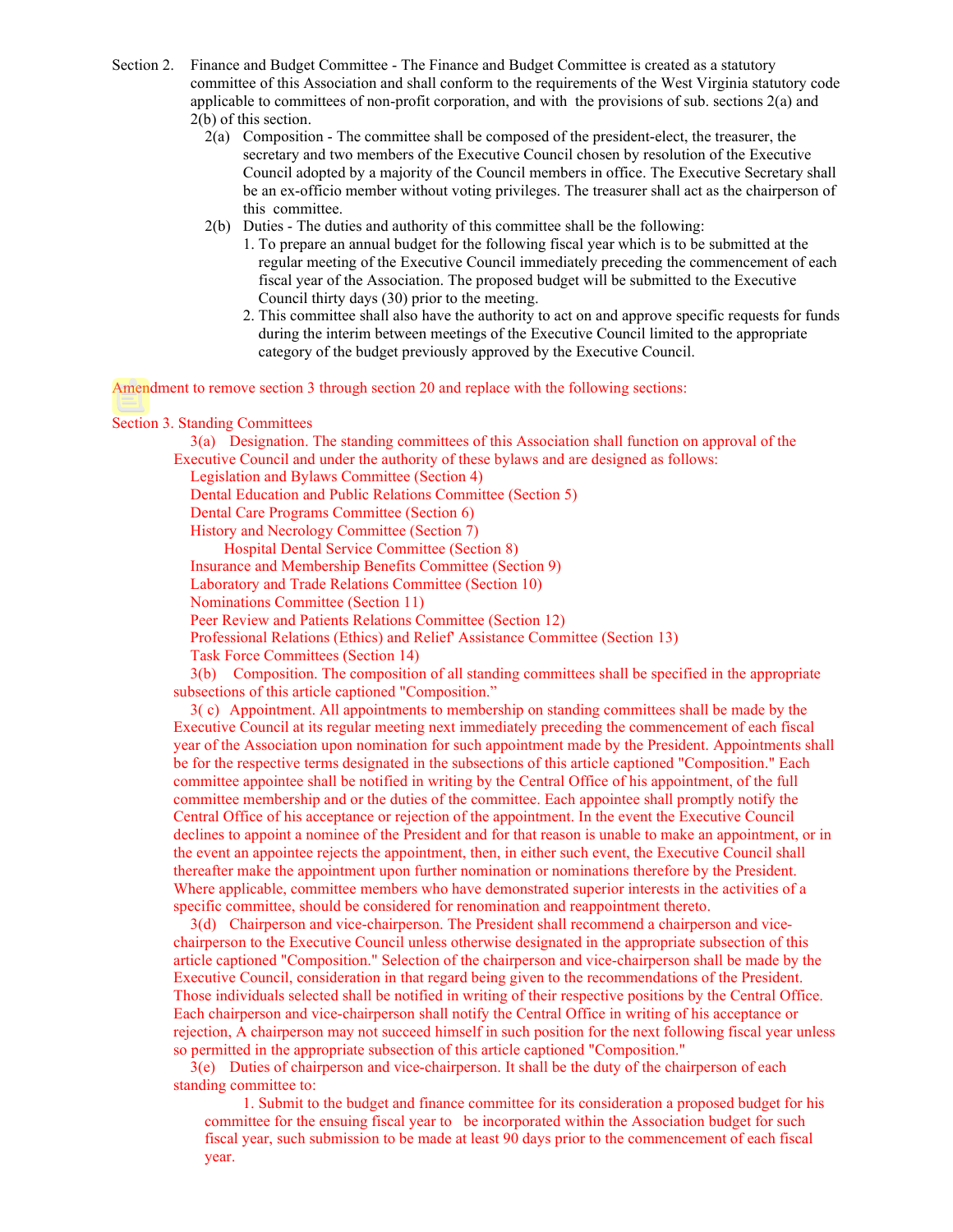2. Make a report of any and all receipts and expenditures for the next immediately preceding fiscal year to the Executive Council at its first regular meeting following the end of such preceding fiscal year.

3. Submit a fiscal year-end report to cover the number of meetings held, items of business covered, members in attendance, and recommend to the President those committee persons who are worthy of reappointment.

4. The vice-chairperson shall assume the duties of the chairperson during his or her absence.

# Section 4. Legislation and Bylaws Committee

- 4(a) Composition. The Legislation and Bylaws Committee shall consist of five (5) active or life members. All elected officers and the Executive Director shall be ex-officio members. The members of this committee shall serve for a three (3) year term.
	- 4(b) Duties
	- 1. To protect and further the interests of the public and the dental profession in matters of legislation and regulations of any department board, or agency of the State of West Virginia.
	- 2. To keep informed on all bills presented to the State Legislature that pertain to dentistry or health laws of this State.
	- 3. To inform the membership on issues and actions related to enactment and enforcement of legislation affecting dental health and the practice of dentistry.
	- 4. To represent the dental profession during sessions of the State Legislature or to aid the Executive Council in arranging for such representation.
	- 5. To study the State Dental Practices Act and Regulations of the Board of Dental Examiners and recommend appropriate changes for the continued good health and welfare of the people.
	- 6. To maintain liaison with the Council on Legislation of the American Dental Association, the secretary of the State Board of Dental Examiners, and legislative agencies of the allied health groups. (a) To maintain liaison with the Auxiliaries to this Association so all may be informed on issues and actions affecting dental health and the practice of dentistry
	- 7. To become experts on the contents of the bylaws so that during the session of the Executive Council, the committee members may be called upon to assist in the proper interpretation of the bylaws of the Association.

8. To annually review the bylaws to be consistent with current attitudes of the dental profession and the activities of the American Dental Association.

9. To prepare or to assist in the preparation of proposed amendments to the bylaws and articles of incorporation of this Association.

Section 5. Dental Education and Public Relations Committee

5(a) Composition. The Dental Education and Public Relations Committee shall consist of seven (7) active or life members. The President-Elect shall serve as chairperson of this Committee, The President-Elect of the Auxiliary to this Association may be an ex-officio member of this Committee if the auxiliary so chooses.

5(b) Duties

1. To provide the state leadership and develop the state plan for National Children's Dental Health Month, and coordinate the activities of the component societies and the auxiliaries to the West Virginia Dental Association during this specific month.

2. To devise and promote plans that will serve to educate the public to the importance of oral health and about the activities of this Association.

3. To become knowledgeable Of the activities of the American Dental Association,

- 4. To develop, implement, and maintain a program of continuing education for dentists, dental auxiliary and technicians of certified dental laboratories of the State.
- 5. To meet with the director of continuing education of the School of Dentistry in order to assist with the committee's implementation of continuing education programs.
- 6. To serve as a liaison between the Association and its component societies in matters of continuing education.
- 7. To determine the availability of assessment programs and report such information to the members of the Association.
- 8. To become informed of the curriculum research activities of the School of Dentistry by meeting annually with the dean and the administrative staff.
- 9. To consider matters pertaining to duties, training programs and curricula of dental auxiliaries.
- 10. To advise and make recommendations to the educational agencies and to the State Board of Dental Examiners of West Virginia in matters concerning dental and dental auxiliary education.
- 11. To utilize the officers, or cooperating committees from auxiliary organizations, as necessary for consultation.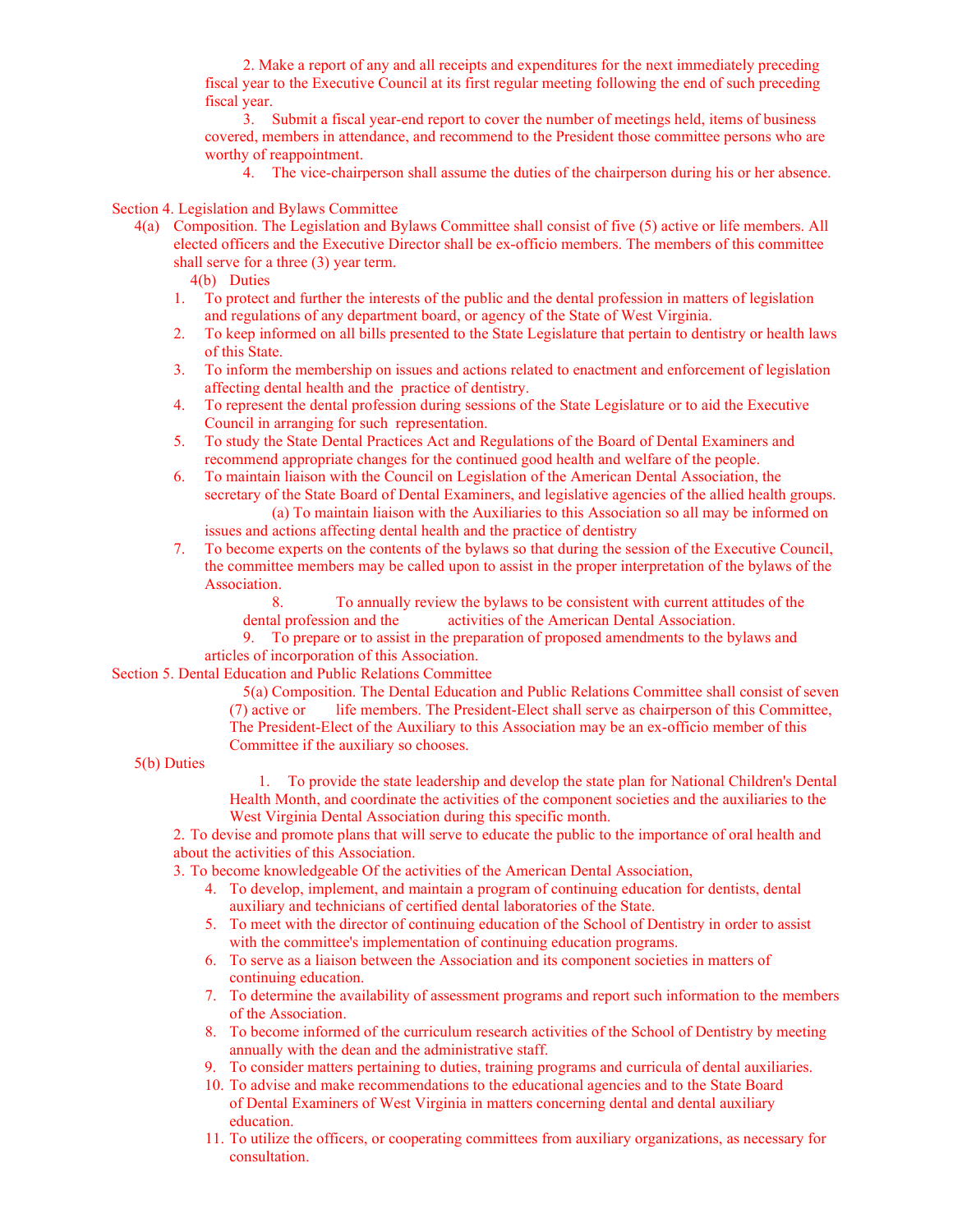Section 6. Dental Care Programs

6(a) Composition. The Dental Care Programs Committee shall consist of the President Elect and five (5) active or life members of this Association selected annually. The Vice-President shall serve as chairperson.

6(b) Duties

1. To provide liaison with insurance carriers and local, state and federal agencies which provide, or seek to provide, dental health service with private or public funds.

2. To study the socio-economic status and trends of dentistry in relation to the dental health of, and provided for the public; and to consider related problems as directed by the Executive Council. Section 7. History and Necrology Committee

- 7(a) Composition. The History and Necrology Committee shall consist of five (5) active or life
	- members. The chairperson of this committee shall serve for a period of two (2) years. 7(b) Duties
		- 1.To gather and organize material relating to the history of dentistry in West Virginia, in accordance with a plan approved by the Executive Council.
		- 2.To determine a proper storage place for all historical property items and maintain an inventory of these items.
		- 3.To collect and preserve rare old instruments and equipment that have museum value. 4.To develop a collection of pictures distinguished dentists of the State, including all past presidents of the Association.
		- 5.Periodically to prepare a display of materials at such of the regular semi-annual meetings at the General Assembly as shall be appropriated.
		- 6.To prepare a formal report on members that have died in the previous year and read this report at the annual session so it will become a part of the Association's permanent record.

Section 8. Hospital Dental Service Committee

8(a) Composition. The Hospital Dental Service Committee shall consist of seven (7) active or life members selected annually.

8(b) Duties

1. To consider matters pertaining to dentistry in the

hospitals of this State.

- 2.To encourage hospital administrators in the importance of attention to the dental health needs of the community.
- 3.To provide assistance in the improvement of hospital dental services.
- 4.To act as an advisory board to the hospital administration in any problems related to dentistry.

Section 9. Insurance and Membership Benefits Committee

9(a) Composition. The Insurance and Membership Benefits Committee shall consist of twelve (12) active or life members, one of whom shall be selected annually from each component society. The Executive Director and the student delegate to the Executive Council shall serve as ex-officio members.

- 9(b) Duties
- 1. To consider the problem of insuring the members of this Association in any manner whatsoever.

2.To investigate all insurance programs sponsored by, or proposed to this Association and the American Dental Association annually and report their findings and recommendations to the Executive Council.

3.To publish annually in the *Journal* of the West Virginia Dental Association information relative to insurance programs and any other programs that benefit the membership and are available to the membership by this Association and/or the American Dental Association.

4.To develop a membership packet and informational program or benefits and the insurance programs of the West Virginia and American Dental Associations available to members.

5.To make this packet available to all new and prospective members of this Association. Section 10. Laboratory and Trade Relations Committee

10(a) Composition. The Laboratory and Trade Relations Committee shall consist of seven (7) active or life members selected annually.

10(b) Duties

1. To encourage and develop satisfactory relations with the various organizations representing the dental trades and the dental laboratories.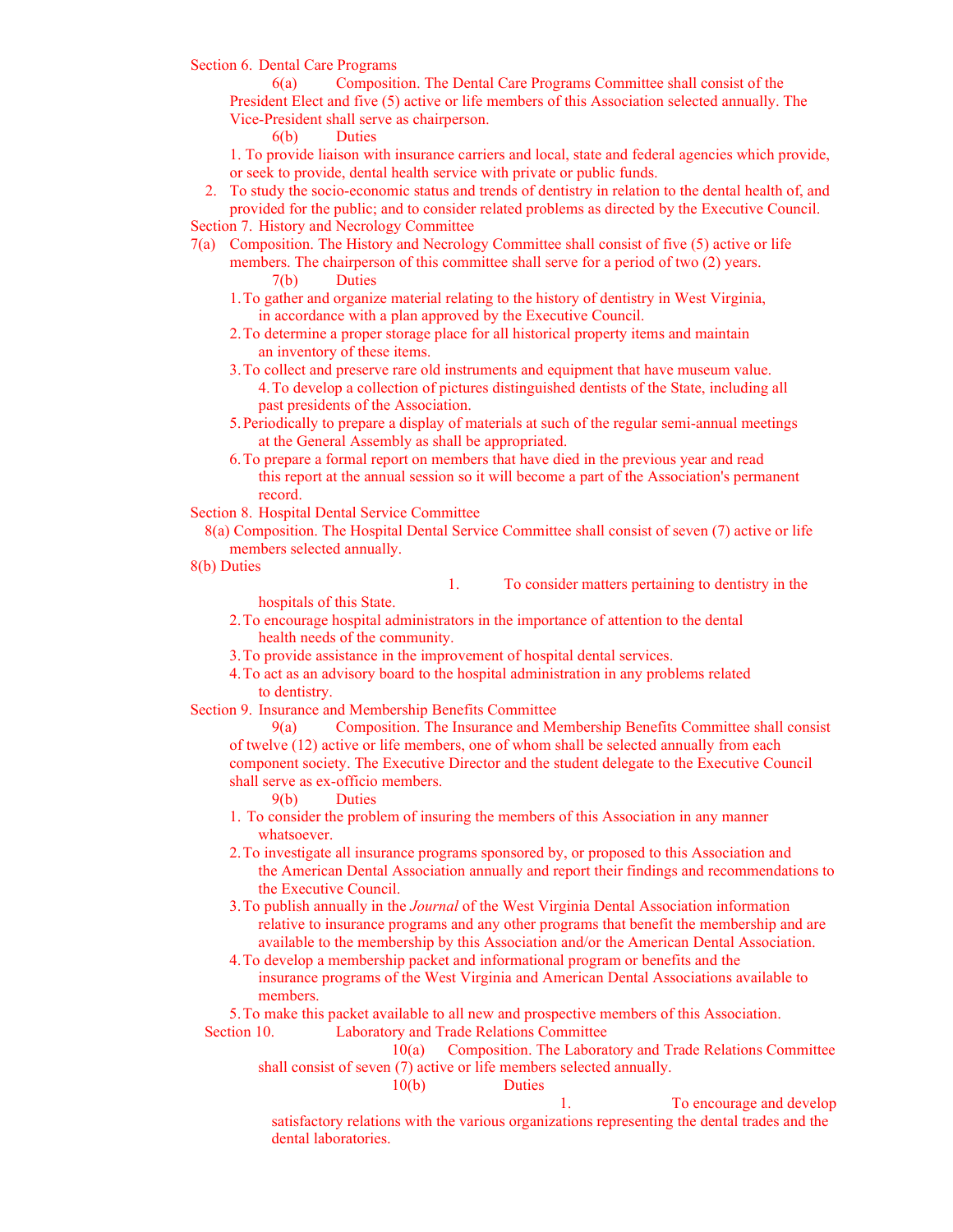2. To formulate plans for

establishing and maintaining the greatest efficiency of the dental trades and laboratories in these plans to the Executive Council.

3. To consult with the cocommittee of the West Virginia Certified Dental Laboratory Association. Section 11 . Nominations Committee

11(a) Composition; quorum. The Nominations Committee shall be composed of one (1) Executive Council member from each component society who has been elected by his society to serve in this position. Those committee members in attendance at their annual meeting shall elect a chairperson from their members. There shall be seven (7) members in attendance to constitute a quorum.

11(b) Duties

- 1. The committee shall meet at least once each year in conjunction with a regular or special meeting of the Executive Council, but no later than three months preceding the regular semi-annual meeting of the General Assembly at which officers are to be elected.
- 2. Each committee member shall represent his component society and present its nominees for the:
	- a. elective offices of the West Virginia Dental Association.
	- b. delegates and alternates to the American Dental Association.
	- c. candidates for the nominee to the State Board of Dental Examiners.
- 3. The committee shall select at least one (1) candidate for each of the elective positions. It will mail a list of these candidates to all members of the Association at least ninety (90) days preceding the regular semi-annual meeting of the Association at which officers are to be elected. It will receive all other nominations for these positions which are embodied in petitions signed by at least fifteen (15) members of the Association. All petitioned nominations must be received by the Central Office no later than thirty (30) days following the first mailing of candidates by the committee. Notwithstanding any other provision of this subparagraph (subparagraph 3) to the contrary, nominations for nominee to the Board of Dental Examiners shall only be nominated in the manner prescribed in Article X, Section 8.
- 4. The committee will mail an official list of candidates to all members of the Association no later than thirty (30) days prior to the regular semi-annual meeting of the Association at which officers are to be elected. This mailing shall include all candidates selected by the committee, all candidates entered by petition, a request form to obtain an absentee ballot, and professional resumes of all candidates for Vice-President of the Association.

5. Each active or life member of the Association shall have the opportunity to cast a ballot. Those members of the Association who are physically present at the meeting shall cast their ballot on the first official day of the meeting at the designated balloting area. Those members not present on the first official day of the meeting shall remit the request form for an absentee ballot to the Central Office. The absentee ballot must be returned to the Central Office prior to the first official day of the meeting.

6. All absentee ballots must be properly identified. The absentee ballot must be sealed in the provided envelope with the members signature and ADA number on the outer face of the envelope. The sealed ballot is then placed in an envelope addressed to the Central Office.

7. An official ballot ledger of the current roster of active and life members shall be used to verify each ballot. 8. The committee shall tally the ballots and the chairperson will present a report of the election at the meeting of the General Assembly on the last official day of the meeting.

Section 12. Peer Review and Patient Relations Committee

- 12(a) Composition. The Peer Review and Patient Relations Committee shall consist of the chairpersons of the twelve (12) component society peer review committees. 12(b) Duties
- 1. To carry out the policies and procedures of peer review established by this Association's Peer Review Manual.

2. To foster cordial relations between the public and members of the dental profession and to create a better understanding of the mutual rights and obligations involved in dental care.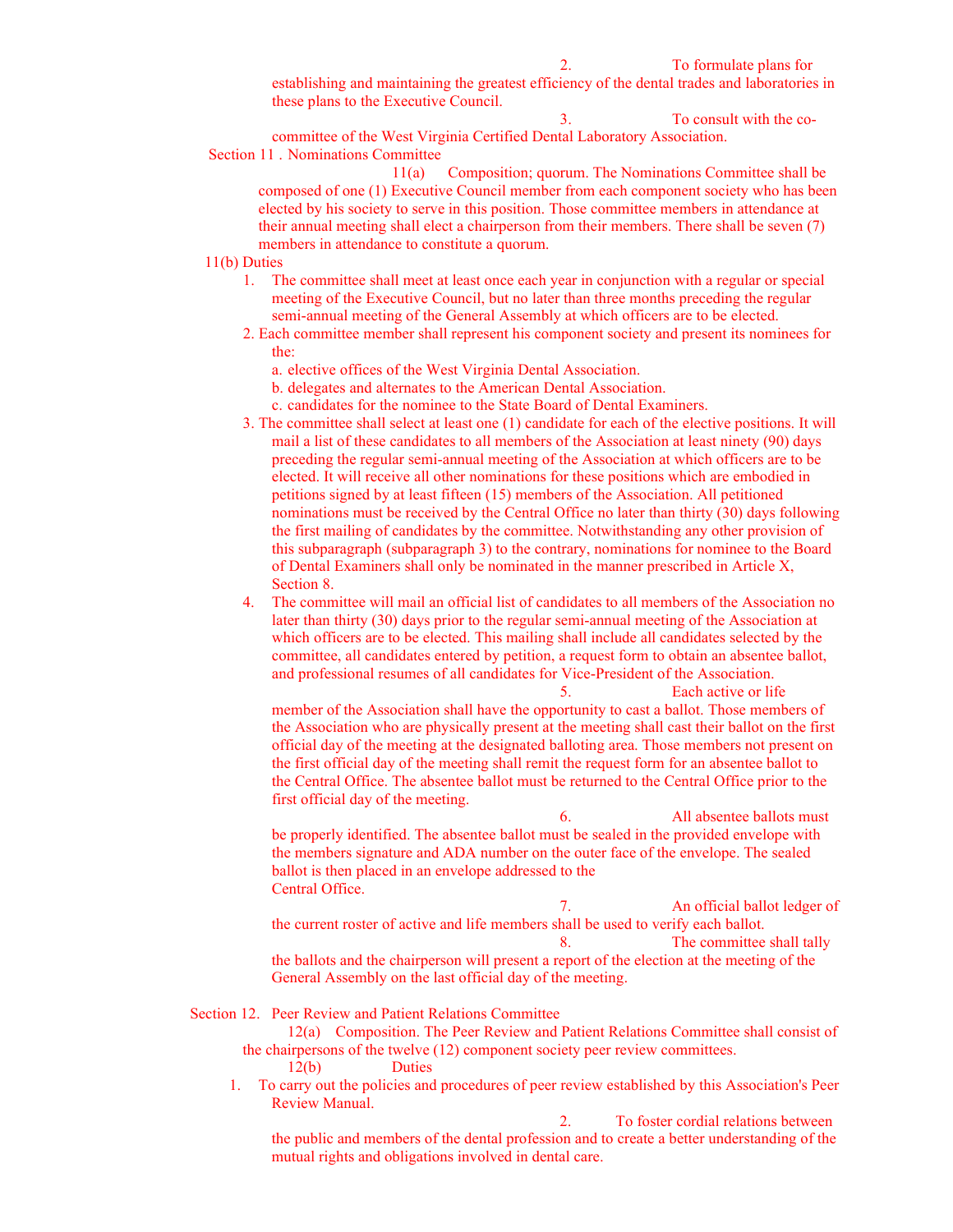|    |                         |                                                                             | 3. | To serve as counselors to the                                                               |  |
|----|-------------------------|-----------------------------------------------------------------------------|----|---------------------------------------------------------------------------------------------|--|
|    |                         | relations between patient and dentist.                                      |    | members and to their patients in misunderstandings and to alleviate any resulting strained  |  |
|    |                         |                                                                             |    | 4. To impress members of the dental profession with their moral and legal responsibilities  |  |
|    |                         | toward their patients and their obligation to this Association.             |    |                                                                                             |  |
|    |                         |                                                                             |    | 5. To review reasonable differences of opinion between third party agencies and             |  |
|    | dentists. (Peer Review) |                                                                             |    |                                                                                             |  |
|    |                         |                                                                             | 6. | To provide assurance of                                                                     |  |
|    |                         |                                                                             |    |                                                                                             |  |
|    |                         | quality of care rendered in prepayment programs.                            |    |                                                                                             |  |
| 7. |                         |                                                                             |    | To determine the relevancy of the usual, customary and reasonable fees and                  |  |
|    |                         | treatment procedures to the terms of the contract.                          |    |                                                                                             |  |
|    |                         | Section 13. Professional Relations (Ethics) and Relief Assistance Committee |    |                                                                                             |  |
|    |                         |                                                                             |    | 13(a) Composition, The Professional Relations (Ethics) and, Relief Assistance               |  |
|    |                         | Committee shall consist of seven (7) active or life members.                |    |                                                                                             |  |
|    | 13(b) Duties            |                                                                             |    |                                                                                             |  |
|    |                         |                                                                             | 1. | To receive complaints                                                                       |  |
|    |                         |                                                                             |    | regarding manner of practice, morals, or incompetency of any member of this Association.    |  |
|    |                         |                                                                             | 2. | To set up rules of                                                                          |  |
|    |                         |                                                                             |    | procedure for arbitration or adjudication of complaints subject to the approval of the      |  |
|    | Executive Council.      |                                                                             |    |                                                                                             |  |
|    |                         |                                                                             | 3. | To report the activities of                                                                 |  |
|    |                         | this committee to the Executive Council.                                    |    |                                                                                             |  |
|    |                         |                                                                             | 4. | To investigate all claims                                                                   |  |
|    |                         |                                                                             |    | made on the relief fund and render such aid to needy members of this Association as may     |  |
|    |                         |                                                                             |    |                                                                                             |  |
|    |                         |                                                                             |    | be indicated by the facts. The total amount to be expended by the Association for relief in |  |
|    |                         |                                                                             |    | any one fiscal year shall not exceed the total income of the relief fund or the immediately |  |
|    | preceding fiscal year.  |                                                                             |    |                                                                                             |  |
|    |                         |                                                                             | 5. | To assist the dentist's                                                                     |  |
|    |                         | immediate survivors in disposing of the practice at a fair price.           |    |                                                                                             |  |
|    | 6.                      |                                                                             |    | To insure that patients with uncompleted work are cared for as soon as                      |  |
|    | possible.               |                                                                             |    |                                                                                             |  |

Section 14. Task Force Committee. Task Force Committees may be created at any meeting of this Association, or in the interim between Association meetings, at any meeting of the Executive Council, for the purpose of performing any duties assigned to it which are not otherwise provided for in these bylaws. Any such task force committee shall serve until the adjournment of the next regular semi-annual session of the Association or until its specific problem or charge shall have been solved or properly disposed of.

 The duties of each task force committee shall be prescribed in the resolution creating it. A written report from the task force committee chairperson must be submitted in writing setting forth the task force resolutions or recommendations when its work is complete. Preliminary reports should also be submitted when requested by the President.

| <del>occuon <i>s</i>. otanumg commutees</del>                                             |
|-------------------------------------------------------------------------------------------|
| 3(a) Designation The Standing Committees of Association shall function on approval of the |
| Executive Council and under the authority of these bylaws and are designed as follows:    |
| Bylaws Committee (Section 4)                                                              |
| Committee on Committees (Section 5)                                                       |
| Continuing Education Committee (Section 6)                                                |
| Dental Education Committee (Section 7)                                                    |
| Dental Care Programs and Public Relations Committee (Section 8)                           |
| Publication Committee (Section 9)                                                         |
| History Committee (Section 10)                                                            |
| Hospital Dental Service Committee (Section11)                                             |
| <b>Insurance Committee (Section 12)</b>                                                   |
| Legislation Committee (Section 13)                                                        |
| Laboratory and Trade Relations Committee (Section 14)                                     |
| Nominations Committee (Section 15)                                                        |
| Peer Review and Patient Relations Committee (Section 16)                                  |
| Professional Relations (Ethics) Committee (Section 17)                                    |
| Relief and Survivors Assistance Committee (Section 18)                                    |

# Section 3. Standing Committees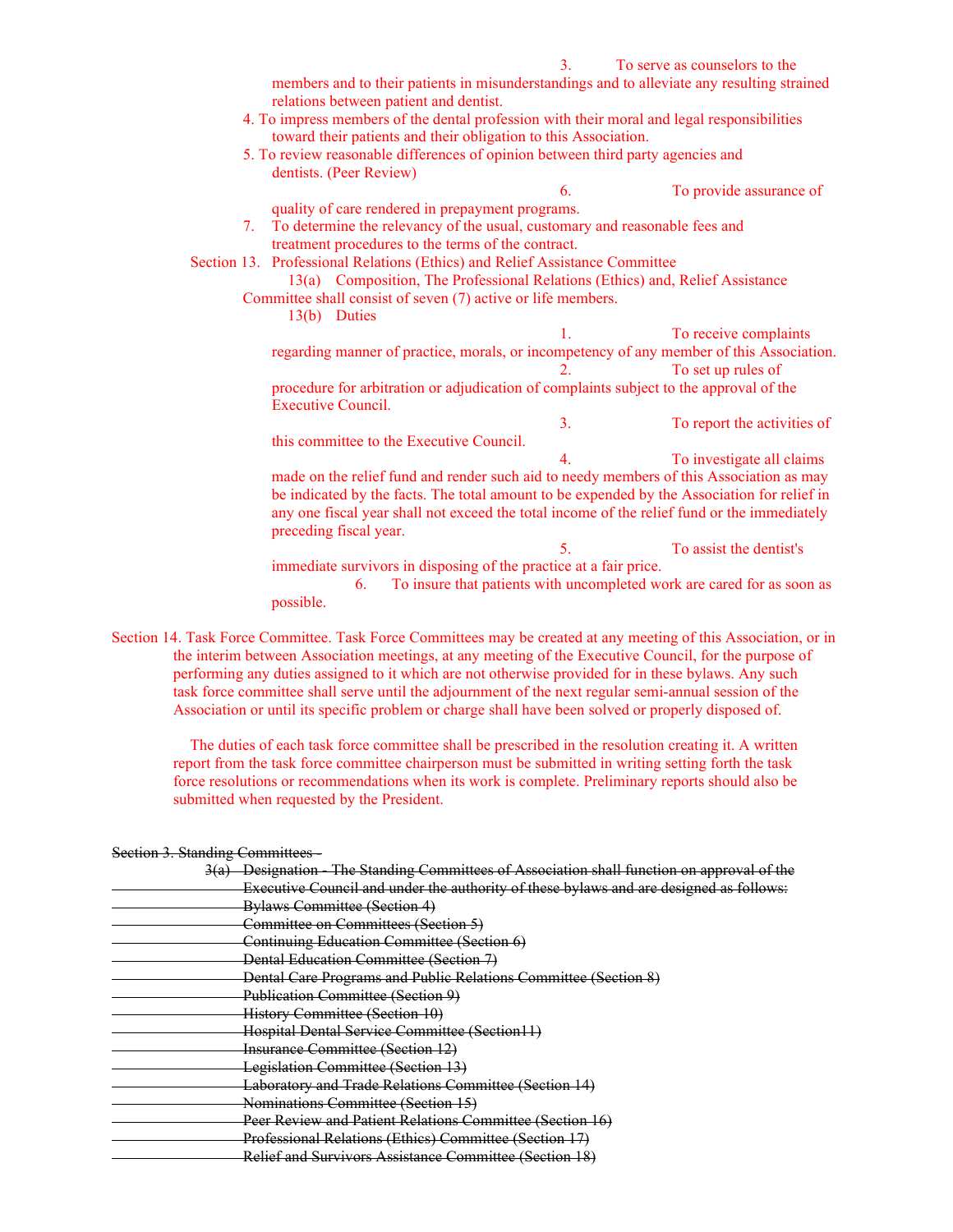| Administrative Affairs Committee (Section 10)    |  |
|--------------------------------------------------|--|
| <u> Auhannouau ve Anano Comanuel Ibecuon 171</u> |  |

- 3(b) Composition The composition of all standing committees shall be specified in the appropriate subsections of this article captioned "Composition,"
- Appointment Except as otherwise provided in Subsection 19(a) of this article with reference to the administrative affairs committee, all appointments to membership on standing committees shall be made by the Executive Council at its regular meeting next immediately preceding the commencement of each fiscal year of the Association upon nomination for such appointment made by the committee on committees. Appointments shall be for the respective terms designated in the subsections of this article captioned "Composition." Each committee appointee shall be notified in writing by the Central Office of his appointment, of the full committee membership and of the duties of the committee. Each appointee shall promptly notify the Central Office of his acceptance or rejection of the appointment. In the event the Executive Council declines to appoint a nominee of the Committee on Committees and for that reason is unable to make an appointment, or in the event an appointee rejects the appointment, then, in either such event, the Executive Council shall thereafter make the appointment upon further nomination or nominations therefor by the committee on committees. Where applicable committee members who have demonstrated superior interests in the activities of a specific committee, should be considered for renomination and reappointment thereto.

 3(d) Chairperson and vice-chairperson - The committee on committees shall recommend a chairperson and vice-chairperson to the Executive Council unless otherwise designated in the appropriate subsection of this article captioned "Composition." Selection of the chairperson and vice-chairperson shall be made by the Executive Council, consideration in that regard being given to the recommendations of the committee on committees. Those individuals selected shall be notified in writing of their respective positions by the Central Office. Each chairperson and vice-chairperson shall notify the Central Office in writing of his acceptance or rejection. A chairperson may not succeed himself in such position for the next following fiscal year unless so permitted in the appropriate subsection of this article captioned "Composition.'

Duties of chairperson and vice-chairperson - It shall be the duty of the chairperson of each standing committee to:

1. Submit to the budget and finance committee for its consideration a proposed budget for his committee for the ensuing fiscal year to be incorporated within the Association budget for such fiscal year, such submission to be made at least 90 days prior to the commencement of each fiscal year.

- 2. Make a report of any and all receipts and expenditures for the next immediately preceding fiscal year to the Executive Council at its first regular meeting following the end of such preceding fiscal year.
- Submit a fiscal year-end report to cover the number of meetings held, items of business covered, members in attendance and recommend to the Committee on Committees those committee persons who are worthy of reappointment.
	- 4. The vice-chairman shall assume the duties of the chairperson during his or her absence.

#### Section 4. Bylaws Committee.

 4(a) Composition - The bylaws committee shall consist of three (3) members selected, each of whom shall serve for a three-year term, and each of whom, at the time of his selection, shall be a member of the Executive Council. One annual appointment shall come from the roster of the newly elected Executive Council members, 4(b) Duties. 1. To become experts on the contents of the bylaws so that during the session of the Executive Council, the committee members may be called upon to assist in the proper interpretation of the bylaws of the Association. 2. To annually review the bylaws to be consistent with current attitudes of the dental profession and the activities of the American Dental Association. 3. To prepare or to assist in the preparation of proposed amendments to the bylaws and articles of incorporation of this Association. Section 5. Committee on Committees - The Committee on Committees is created to provide the Association with committee members who are sincere, dedicated and attentive of the duties of their respective committee assignments. 5(a) Composition; quorum - The Committee on Committees shall consist of the president-elect and six (6) members appointed annually by the president. Of the six members appointed. three (3) shall be from among the members of the Executive Council and the remaining three (3) from the active or life members who are not members of the Executive Council. The president-elect shall act as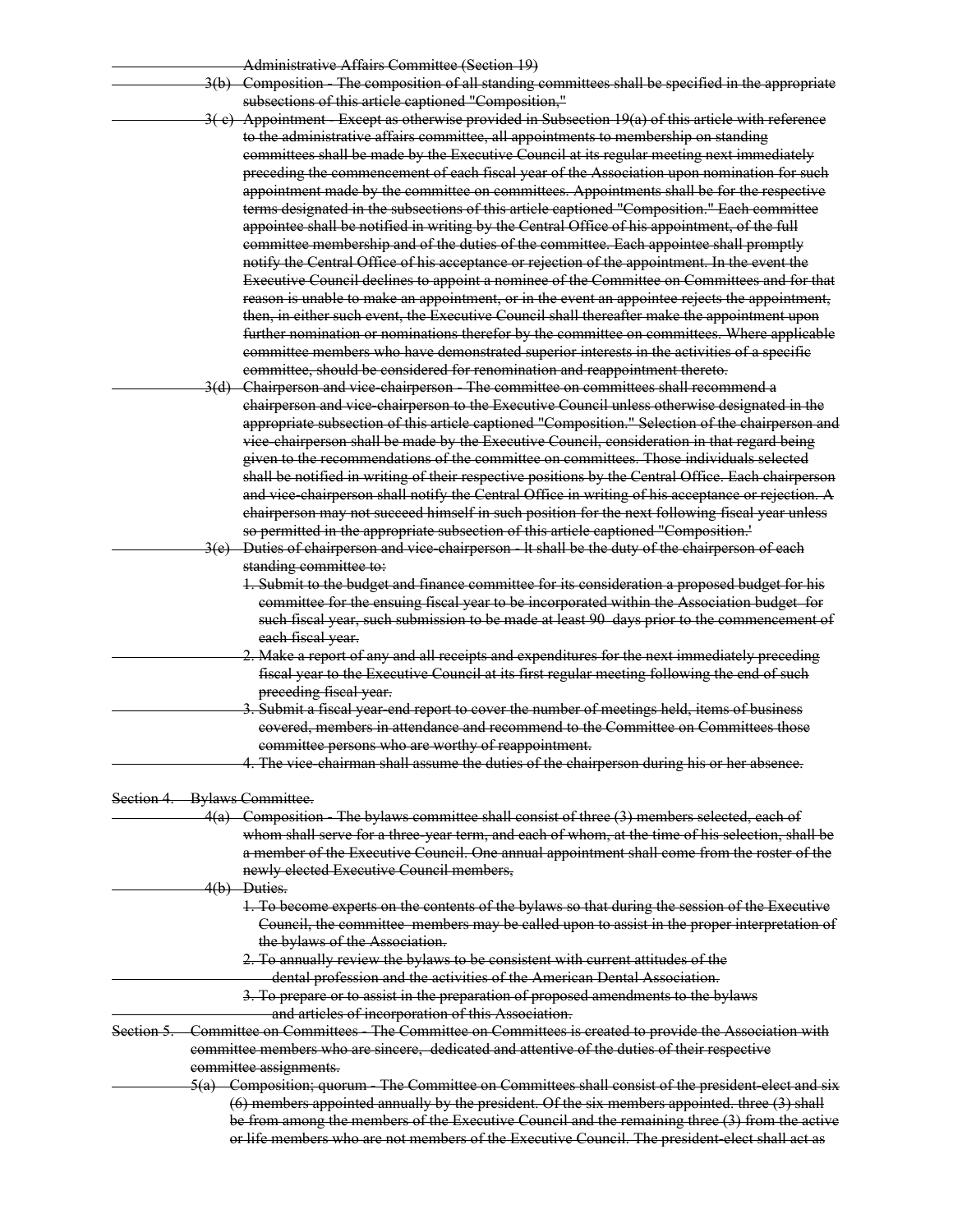| chairperson of the Committee on Committees. There shall be five 12 (5) members in attendance                           |
|------------------------------------------------------------------------------------------------------------------------|
| to constitute a quorum.                                                                                                |
| 5(b) Duties The duties of the Committee on Committees shall be as follows:                                             |
| 1. To nominate to serve on all standing committees and to recommend chairpersons and vice-                             |
| chairpersons for such committees to the Executive Council.                                                             |
| 2. To take into consideration the recommendations provided by the committee chairpersons in                            |
| their annual report concerning the activities and interest of the members of their respective                          |
| committees.                                                                                                            |
| 3. To survey the membership annually to determine those members of this Association                                    |
| interested in serving on standing committees, and shall, so far as feasible, endeavor to                               |
| recruit committee members from all component societies who are able and willing to                                     |
| serve this Association.                                                                                                |
|                                                                                                                        |
| 4. To arrange for the entire listing of committees annually in the Journal of the West Virginia<br>Dental Association. |
|                                                                                                                        |
| Section 6. Continuing Education Committee The Continuing Education Committee shall make every effort to                |
| provide the Dental Health Profession of the State with adequate, properly credited continuing education                |
| courses.                                                                                                               |
| 6(a) Composition The Continuing Education Committee shall consist of seven (7) active or                               |
| life members. The president, president elect, and secretary shall be ex officio members.                               |
| 6(b) Duties The duties of the Continuing Education Committee shall be as follows:                                      |
| 1. To develop, implement and maintain a program of continuing education for dentists, dental                           |
| auxiliary and technicians of certified dental laboratories of the State.                                               |
| 2. To meet with the director of continuing education of the School of Dentistry in order to                            |
| assist with the committee's implementation of continuing education programs.                                           |
| 3. To serve as a liaison between the State Association and its component societies in matters of                       |
| continuing education.                                                                                                  |
| 4. To determine the availability of self assessment programs and report such information to the                        |
| members of the Association.                                                                                            |
| Section 7. Dental Education Committee - The Dental Education Committee shall serve as liaison and advisory             |
| committee of this Association and dental auxiliary education in this State.                                            |
| 7(a) Composition This committee shall consist of seven (7) active or life members. The president,                      |
| president elect, and secretary shall be ex officio members.                                                            |
| 7(b) Duties The duties of the Dental Education Committee shall be as follows:                                          |
|                                                                                                                        |
| 1. To become informed of the curriculum and research activities of the School of Dentistry by                          |
| meeting annually with the dean and the administrative staff.                                                           |
| 2. To consider matters pertaining to duties, training programs and curricula of dental                                 |
| auxiliaries.                                                                                                           |
| -3. To advise and make recommendations to the educational agencies and to the State Board                              |
| of Dental Examiners of West Virginia in matters concerning dental and dental auxiliary                                 |
| education.                                                                                                             |
| 4. To utilize the officers, or cooperating committees from auxiliary organizations, as necessary                       |
| for consultation.                                                                                                      |
| Section 8. Dental Care Programs and Public Relations Committee-                                                        |
| 8(a) Composition The dental care programs and public relations committee shall consist of the                          |
| president elect, the vice president and five (5) active or life members of this Association                            |
| selected annually. The president elect shall serve as chairperson and the vice president as vice-                      |
| chairperson.                                                                                                           |
| 8(b) Duties The duties of the dental health and public relations committee shall be as follows:                        |
| 1. To provide liaison with insurance carriers and local, state and federal agencies which                              |
| provide, or seek to provide, dental health service with private or public funds.                                       |
| 2. To study the socio economic status and trends of dentistry in relation to the dental health of,                     |
| and care provided for the public; and to consider related problems as directed by the                                  |
| Executive Council.                                                                                                     |
| 3. To devise and promote plans that will serve to educate the public to the importance of oral                         |
| health and about the activities of this Association.                                                                   |
|                                                                                                                        |
| 4. To become knowledgeable of the activities of the dental health and public information                               |
| committees of the American Dental Association.                                                                         |
|                                                                                                                        |
| Section 9. Publication Committee -                                                                                     |
| $-9(a)$ Composition The publication committee shall consist of twelve (12) active or life members,                     |
| one of whom shall be selected annually from each component society.                                                    |

9(b) Duties The duties of the publication committee shall be as follows: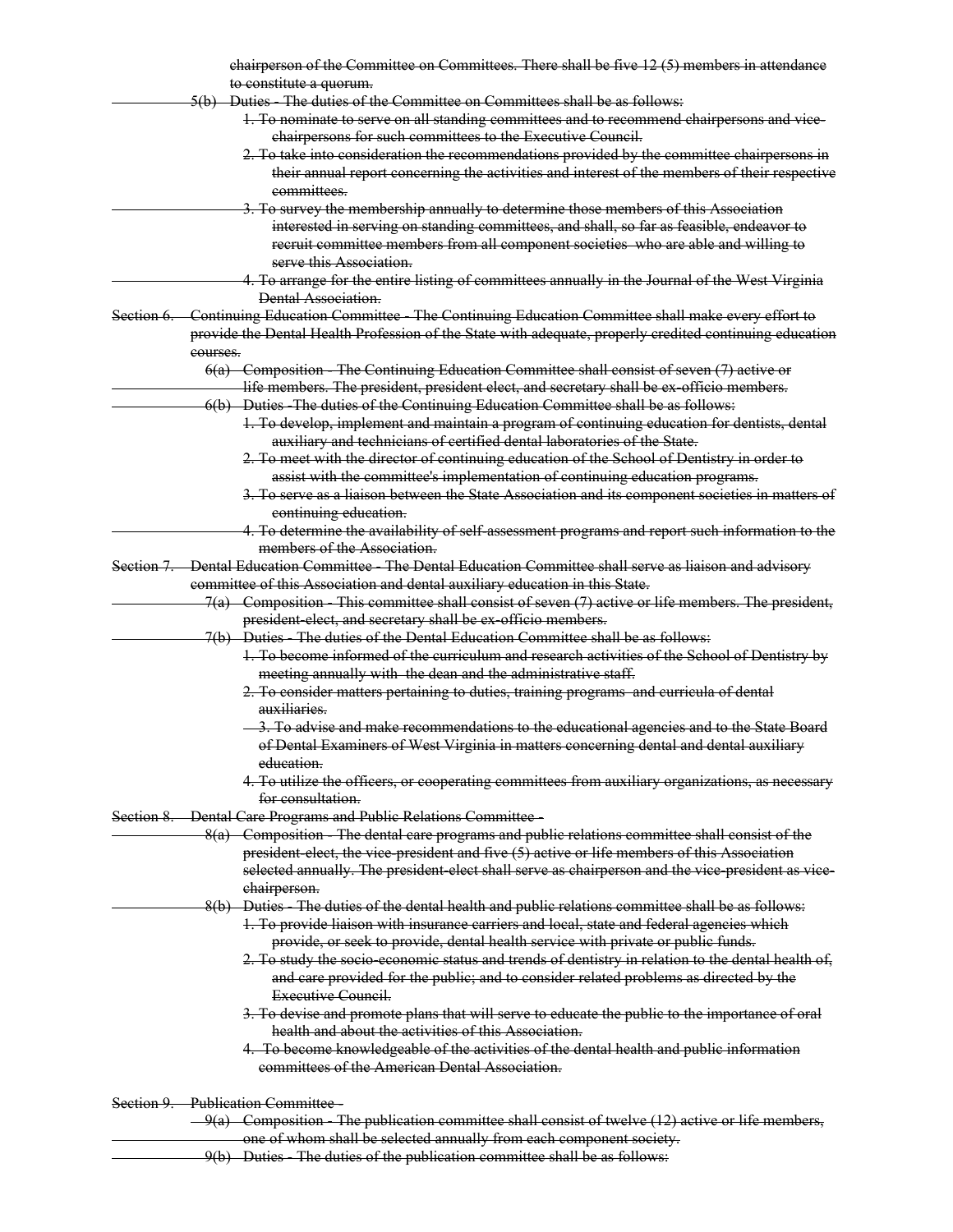| 1. To serve as co-editors with the editor of the Journal of the West Virginia Dental Association.                                                                                           |
|---------------------------------------------------------------------------------------------------------------------------------------------------------------------------------------------|
| 2. To establish and review editorial policy.                                                                                                                                                |
| 3. To have copyrighted the official publication of the West Virginia Dental Association.                                                                                                    |
| Section 10. History Committee-                                                                                                                                                              |
| 10(a) Composition - The history committee shall consist of five (5) active or life members.                                                                                                 |
| The chairperson of this committee shall serve for a period of five (5) years.                                                                                                               |
| 10(b) Duties The duties of the history committee shall be as follows.                                                                                                                       |
| 1. To gather and organize material relating to the history of dentistry in West Virginia, in                                                                                                |
| accordance with a plan approved by the Executive Council.                                                                                                                                   |
| 2. To determine a proper storage place for all historical property items and maintain an                                                                                                    |
| inventory of these items.                                                                                                                                                                   |
| 3. To collect and preserve rare old instruments and equipment that have museum value.                                                                                                       |
| 4. To develop a collection of pictures of distinguished dentists of the State, including all past                                                                                           |
| presidents of the Association.                                                                                                                                                              |
| 5. Periodically to prepare a display of materials at such of the regular semi-annual meetings at                                                                                            |
| the General Assembly as shall be appropriated.                                                                                                                                              |
| Section 11. Hospital Dental Service Committee -                                                                                                                                             |
| $11(a)$ Composition The hospital dental service committee shall consist of seven $(7)$ active or                                                                                            |
| life members selected annually.                                                                                                                                                             |
| 11(b) Duties The duties of the hospital dental service committee shall be as follows:                                                                                                       |
| 1. To consider matters pertaining to dentistry in the hospitals of this State.                                                                                                              |
| 2. To encourage hospital administrators in the importance of attention to the dental health                                                                                                 |
| needs of the community                                                                                                                                                                      |
| 3. To provide assistance in the improvement of hospital dental services.                                                                                                                    |
| 4. To act as an advisory board to the hospital administration in any problems related to                                                                                                    |
| dentistry.                                                                                                                                                                                  |
| Section 12. Insurance Committee.                                                                                                                                                            |
| 12(a) Composition. The insurance committee shall consist of twelve (12) active or life members, one                                                                                         |
| of whom shall be selected annually from each component society. The executive secretary shall                                                                                               |
| serve as an ex-officio member.                                                                                                                                                              |
| 12(b) Duties The duties of the insurance committee shall be as follows:                                                                                                                     |
| 1. To consider the problem of insuring the members of this Association in any                                                                                                               |
| manner whatsoever.                                                                                                                                                                          |
|                                                                                                                                                                                             |
| 2. To investigate all insurance programs sponsored by, or proposed to this Association and the<br>American Dental Association annually and report their findings and recommendations to the |
| Executive Council.                                                                                                                                                                          |
|                                                                                                                                                                                             |
| 3. To publish annually in the Journal of the West Virginia Dental Association information                                                                                                   |
| relative to insurance programs that are available to the membership by this Association and the                                                                                             |
| American Dental Association.                                                                                                                                                                |
| Section 13. Legislation Committee-                                                                                                                                                          |
| $13(a)$ Composition - The legislation committee shall consist of seven (7) active or life members.                                                                                          |
| All elected officers and executive secretaries shall be ex-officio members.                                                                                                                 |
| 13(b) Duties The duties of the legislation committee shall be as follows:                                                                                                                   |
| 1. To protect and further the interests of the public and the dental profession in matters of                                                                                               |
| legislation and regulations of any department, board, or agency of the State of West                                                                                                        |
| Virginia.                                                                                                                                                                                   |
| 2. To keep informed on all bills presented to the State Legislature that pertain to dentistry or                                                                                            |
| health laws of the State.                                                                                                                                                                   |
| 3. To inform the membership on issues and actions related to enactment and enforcement of                                                                                                   |
| legislation affecting dental health and the practice of dentistry.                                                                                                                          |
| 4. To represent the dental profession during sessions of the State Legislature or to aid the                                                                                                |
| Executive Council in arranging for such representation.                                                                                                                                     |
| 5. To study the State Dental Practices Act and Regulations of the Board of Dental Examiners and                                                                                             |
| recommend appropriate changes for the continued good health and welfare of the people.                                                                                                      |
| 6. To maintain liaison with the Council on legislation of the American Dental Association, the                                                                                              |
| secretary of the State Board of Dental Examiners, and legislative agencies of the allied health                                                                                             |
| groups.                                                                                                                                                                                     |
| Section 14. Laboratory and Trade Relations Committee                                                                                                                                        |
| 14(a) Composition - The Laboratory and Trade Relations Committee shall consist of seven (7)                                                                                                 |
| active or life members selected annually.                                                                                                                                                   |
| 14(b) Duties The duties of the Laboratory and Trade Relations Committee shall be as follows:                                                                                                |
|                                                                                                                                                                                             |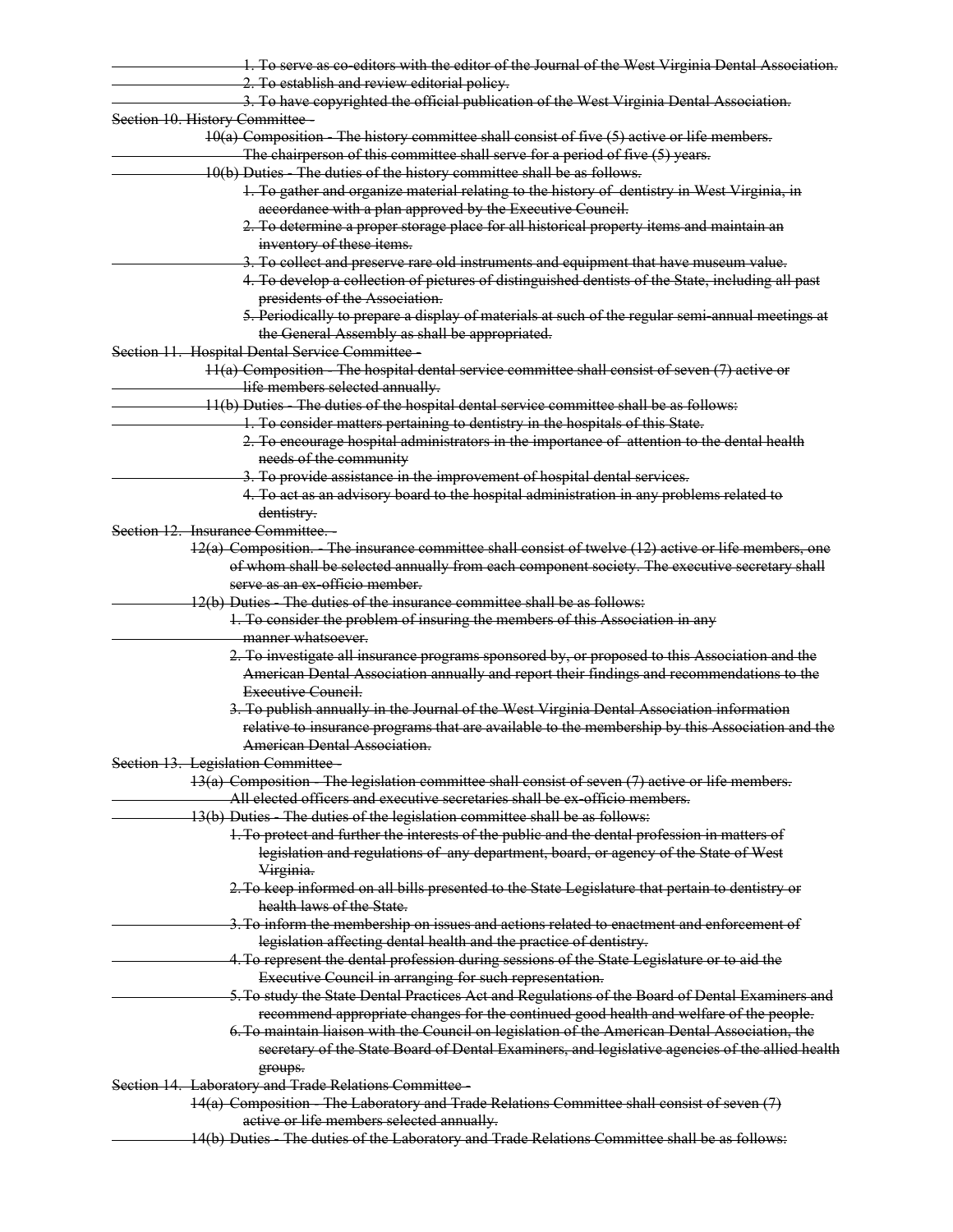|                                   | 1. To encourage and develop satisfactory relations with the various organizations representing       |
|-----------------------------------|------------------------------------------------------------------------------------------------------|
|                                   | the dental trades and the dental laboratories.                                                       |
|                                   |                                                                                                      |
|                                   | 2. To formulate plans for establishing and maintaining the greatest efficiency of the                |
|                                   | dental trades and laboratories in their relations with the dental profession and submit these        |
|                                   | plans to the Executive Council.                                                                      |
|                                   | 3. To consult with the co-committee of the West Virginia Certified Dental Laboratory                 |
|                                   | Association.                                                                                         |
| Section 15. Nominations Committee |                                                                                                      |
|                                   | 15(a) Composition; quorum The Nominations Committee shall be composed of one (1) Executive           |
|                                   | Council member from each component society who has been elected by his society to serve in           |
|                                   | this position. Those committee members in attendance at their annual meeting shall elect a           |
|                                   |                                                                                                      |
|                                   | $ehairperson from their members. There shall be seven (7) members in attendance to constitute a$     |
|                                   | quorum.                                                                                              |
|                                   | 15(b) Duties The duties of the Nominations Committee shall be as follows:                            |
|                                   | 1. The committee shall meet at least once each year in conjunction with a regular or special         |
|                                   | meeting of the Executive Council, but no later than three months preceding the regular semi-         |
|                                   | annual meeting of the General Assembly at which officers are to be elected.                          |
|                                   | 2. Each committee member shall represent his component society and present its nominees for          |
|                                   | the: (a) elective offices of the West Virginia Dental Association: (b) delegates and alternates      |
|                                   | to the American Dental Association.                                                                  |
|                                   |                                                                                                      |
|                                   | 3. The Committee shall select at least one (I) candidate for each of the elective positions. It will |
|                                   | mail a list of these candidates to all members of the Association at least ninety (90) days          |
|                                   | preceding the regular semi-annual meeting of the Association at which officers are to be             |
|                                   | elected. It will receive all other nominations for these positions which are embodied in             |
|                                   | petitions signed by at least fifteen (15) members of the Association. All petitioned                 |
|                                   | nominations must be received by the Central Office no later than thirty (30) days following          |
|                                   | the first mailing of candidates by the committee.                                                    |
|                                   | The committee will mail an official list of candidates to all members of the Association no          |
|                                   | later than thirty (30) days prior to the regular semi-annual meeting of the Association at           |
|                                   | which officers are to be elected. This mailing shall include all candidates selected by the          |
|                                   | committee, all candidates entered by petition, a request form to obtain an absentee ballot, and      |
|                                   | professional resumes of all candidates for vice president of the Association.                        |
|                                   |                                                                                                      |
|                                   | 5. Each active or life member of the Association shall have the opportunity to cast a ballot.        |
|                                   | Those members of the Association who are physically present at the meeting shall cast their          |
|                                   | ballot on the first official day of the meeting at the designated balloting area. Those members      |
|                                   | not present on the first official day of the meeting shall remit the request form for an             |
|                                   | absentee ballot to the Central Office. The absentee ballot must be returned to the Central           |
|                                   | Office prior to the first official day of the meeting.                                               |
|                                   | 6. All absentee ballots must be properly identified. The absentee ballot must be sealed in the       |
|                                   | provided envelope with the members signature and ADA number on the outer face of the                 |
|                                   | envelope. The sealed ballot is then placed in an envelope addressed to the Central Office.           |
|                                   | 7. An official ballot ledger of the current roster of active and life members will be used to verify |
|                                   | each ballot.                                                                                         |
|                                   |                                                                                                      |
|                                   | 8. The committee shall tally the ballots and the chairperson will present a report of the election   |
|                                   | at the meeting of the general assembly on the last official day of the meeting.                      |
|                                   | Section 16. Peer Review and Patient Relations Committee                                              |
|                                   | - 16(a) Composition - The Peer Review and Patient Relations Committee shall consist of the           |
|                                   | chairpersons of the twelve (12) component society peer review committees.                            |
|                                   | 16(b) Duties. The duties of the Peer Review and Patient Relations Committee shall be as follows:     |
|                                   | 1. To carry out the policies and procedures of peer review established by this. Association's        |
|                                   | Peer Review Manual.                                                                                  |
|                                   | 2. To foster cordial relations between the public and members of the dental profession and to        |
|                                   | ereate a better understanding of the mutual rights and obligations involved in dental care.          |
|                                   | 3. To serve as counselors to the members and to their patients in misunderstandings and to           |
|                                   | alleviate any resulting strained relations between patient and dentist.                              |
|                                   | 4. To impress members of the dental profession with their moral and legal responsibilities           |
|                                   | toward their patients and their obligation to this Association.                                      |
|                                   | 5. To review reasonable differences of opinion between third party agencies and dentists.            |
|                                   | (Peer Review)                                                                                        |
|                                   |                                                                                                      |
|                                   | 6. To provide assurance of quality of care rendered in prepayment programs.                          |
|                                   | To determine the relevancy of the usual, customary and reasonable fees and treatment                 |
|                                   | procedures to the terms of the contract.                                                             |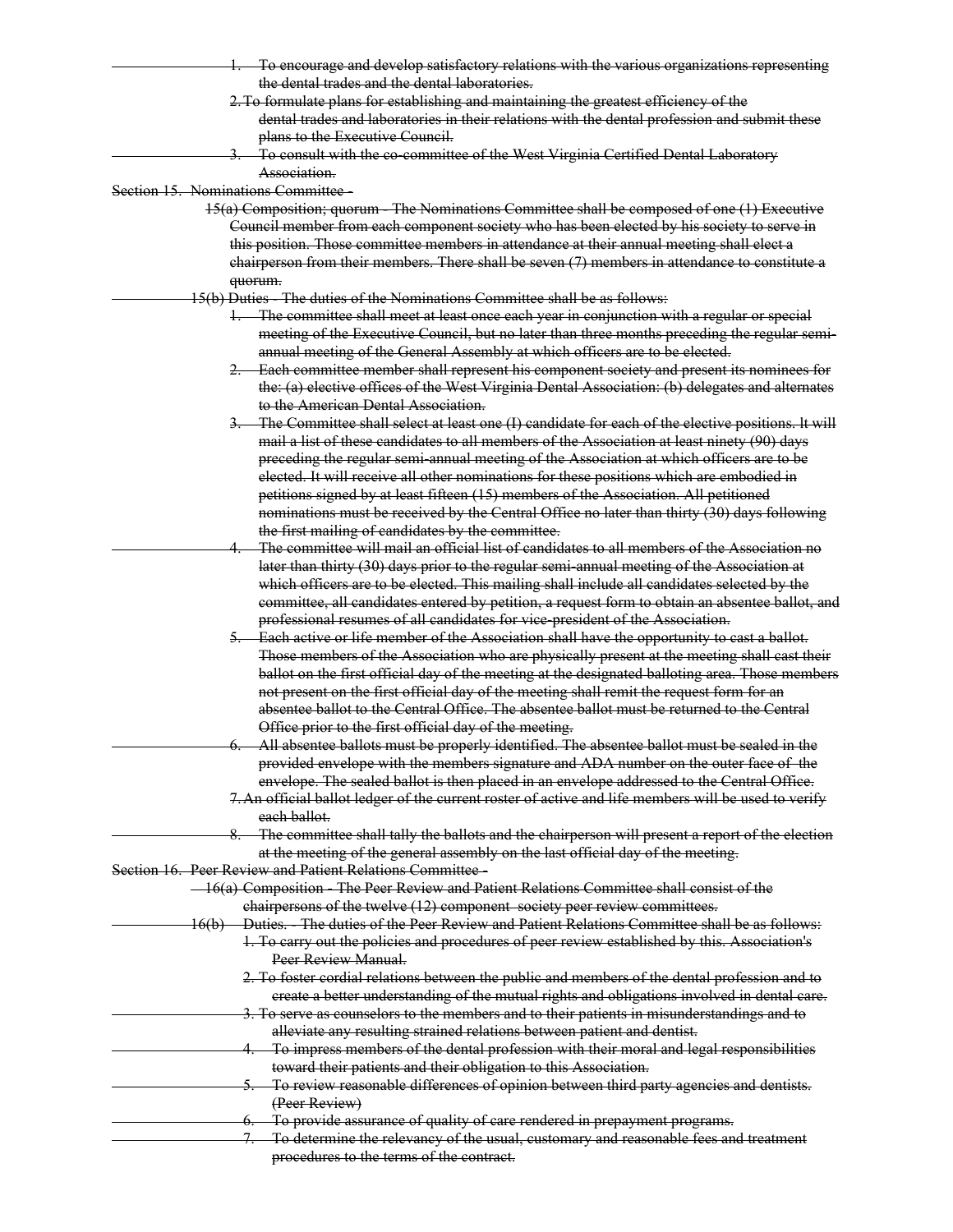| Section 17. Professional Relations (Ethics) Committee.                                                        |
|---------------------------------------------------------------------------------------------------------------|
| 17(a) Composition The Professional Relations (Ethics) Committee shall consist of seven (7) active or          |
| life members.                                                                                                 |
| 17(b) Duties The duties of the Professional Relations (Ethics) Committee shall be as follows:                 |
| 1. To receive complaints regarding manner of practice, morals, or incompetency of any                         |
| member of this Association.                                                                                   |
| 2. To set up rules of procedure for arbitration or adjudication of complaints subject to the                  |
| approval of the Executive Council.                                                                            |
| 3. To report the activities of this committee to the Executive Council.                                       |
| Section 18. Relief and Survivors Assistance Committee-                                                        |
| 18(a) Composition. - The Relief and Survivors Assistance Committee shall consist of five (5) active or        |
| life members.                                                                                                 |
| 18(b) Duties. The duties of the Relief and Survivors Assistance Committee shall be as follows:                |
| 1. To investigate all claims made on the relief fund and render such aid to needy members of                  |
| this Association as may be indicated by the facts. The total amount to be expended by                         |
| the Association for relief in any one fiscal year shall not exceed the total income of the                    |
| relief fund for the immediately preceding fiscal year.                                                        |
| 2. To assist the dentist's immediate survivors in disposing of the practice at a fair price.                  |
| 3. To insure that patients with uncompleted work are cared for as soon as possible.                           |
| Section 19. Administrative Affairs Committee.                                                                 |
| 19(a) Composition. The administrative affairs committee shall be                                              |
| composed of the president, the immediate past president, the secretary, the treasurer, the                    |
| executive secretary, and three (3) members of the Executive Council elected by the Executive                  |
| Council at its regular meeting next immediately preceding the commencement of each fiscal                     |
| year of the Association. The executive secretary shall not vote upon any matter pending before                |
| the committee.                                                                                                |
| 19(b) Duties. The duties of the administrative affairs committee shall be to provide guidelines in the        |
| supervision of the Central Office "by means of appropriate recommendations made by it to the                  |
| Executive Council."                                                                                           |
| Section 20. Task Force Committee. Task Force Committees may be created at any meeting of this Association, or |
| in the interim between Association meetings, at any meeting of the Executive Council, for the purpose         |
| of performing any duties assigned to it which are not otherwise provided for in these bylaws. Any such        |
| task force committee shall serve until the adjournment of the next regular semi annual session of the         |
| Association or until its specific problem or charge shall have been solved or properly disposed of. The       |
| duties of each task force committee shall be prescribed in the resolution creating it. A written report       |
| from the task force committee chairperson must be submitted in uniting setting forth the task force           |
| resolutions or recommendations when its work is complete. Preliminary reports should also be                  |
| submitted when requested by the president.                                                                    |
|                                                                                                               |
| <b>Article XIV-General Assembly</b>                                                                           |

- Section I. General Assembly designated The members of the Association assembled in meeting as provided in this article shall be known as the General Assembly.
- Section 2. Meetings; notice; business to be conducted Regular meetings of the General Assembly shall be held semi-annually, one of which shall be held annually in the month of July. Special meetings may be held from time to time. A meeting may be recessed to a subsequent day by resolution adopted at such meeting specifying the time and place of the recessed meeting and the item or items of business to be conducted thereat. With regard to the item or items of business so specified in such resolution, the recessed meeting shall be a continuation of the meeting at which the resolution was adopted. Every regular meeting of the General Assembly shall be devoted in part to scientific programs. Otherwise, the time and place of every regular or special meeting of the General Assembly and the business to be transacted and events to be conducted thereat shall be determined by the Executive Council: Provided, that the election of an elective officers and elective representatives of the Association shall be conducted at the regular semi-annual session of the General Assembly held in the month of July. A written notice of every meeting of the General Assembly shall be mailed by the secretary to each member of the Association, except as shall otherwise be necessary to meet the requirements of Section 2(b) of Article XVI of these bylaws relating to emergency amendment procedures, notices of meetings of the General Assembly shall be given at least the following periods of time prior to the meeting date: 60 days prior to a regular meeting; 30 days prior to a special meeting; and, where feasible, 10 days prior to a recessed meeting. Each member of the Association entitled to vote at such meeting shall vote in person. Voting by proxy at any such meeting shall not be permitted.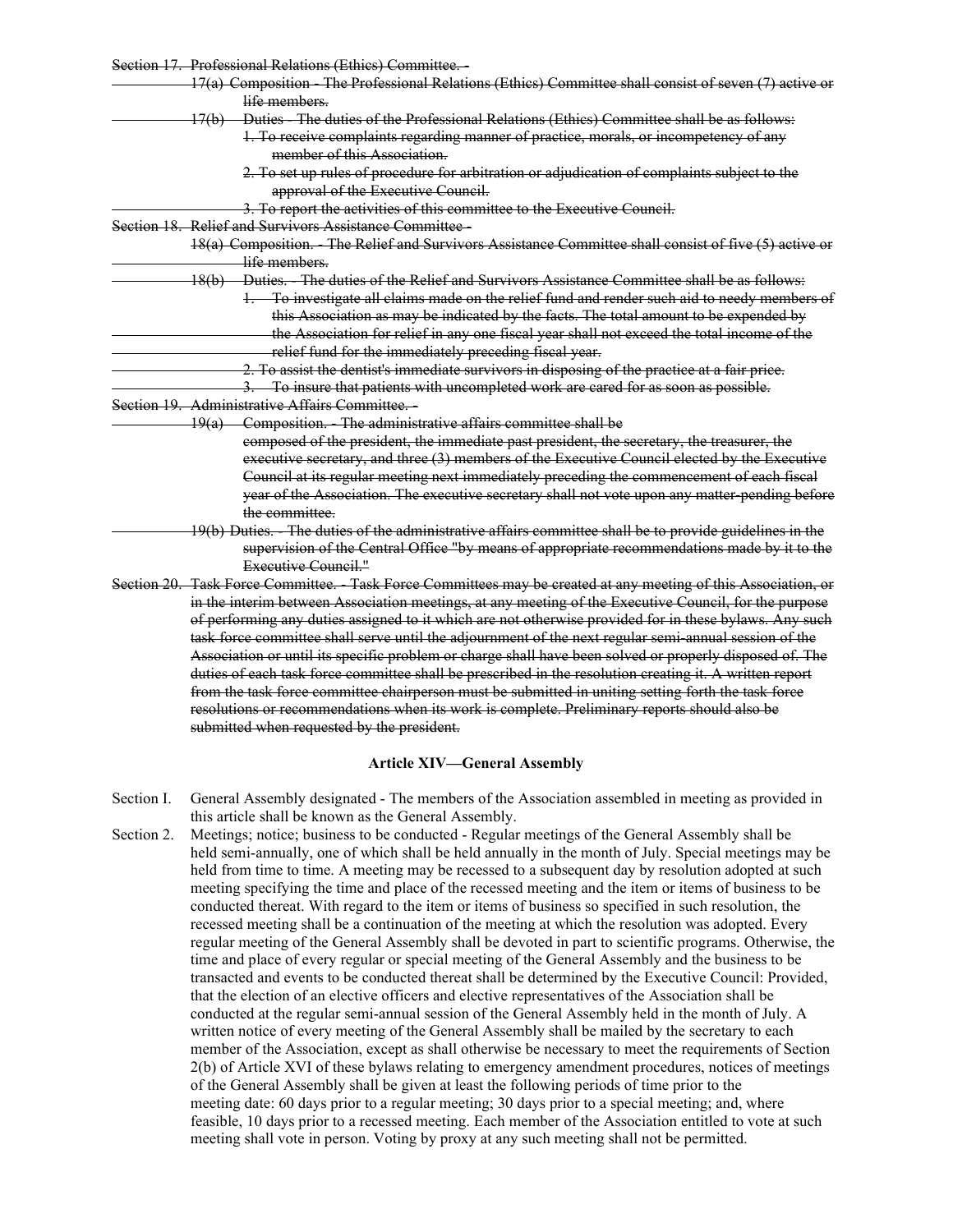Amendment to remove section 3 through section 9 and replace with the following sections:

Section 3. Chairpersons for semi-annual sessions. There shall be six (6) semi-annual session chairpersons as follows: 1. Chairperson on Arrangements

- 2. Chairperson on Program
- 3. Chairperson on Exhibits
	- 4. Chairperson on Table Clinics
- 5. Chairperson on Sports Activities
- 6. Chairperson on Registration

The President shall appoint each of the Chairpersons annually. The appointees shall be active or life members of the Association, and shall serve as consultants to the President as he plans the semi-annual sessions he is responsible for. The appointees shall serve at the discretion of the President. Each chairperson may appoint up to five (5) active or life members to assist them in formulating plans and carrying out the responsibilities delegated to them as regards the semi-annual session.

- Section 4. Chairperson on Arrangements. This individual shall have charge of all local arrangements for the semi-annual sessions of the General Assembly. He/she will assist and cooperate with other chairpersons and the officers of the Association in arranging details and making provisions for the scientific and clinical features and the entertainment activities planned for semi-annual sessions and shall work within the prescribed budget of the session.
- Section 5. Chairperson on Program. This individual shall secure the speakers and clinicians for the semiannual sessions of the General Assembly. He/she shall arrange in orderly manner the schedule of events to be presented and business to be transacted at the meeting and shall submit a copy of planned programs and clinicians at least six (6) months before the date set for the meeting.
- Section 6. Chairperson on Exhibits. This individual shall have the responsibility of contracting dental trade organizations and dental laboratories with the express purpose of exhibiting at any semi-annual sessions of the General Assembly at which exhibits are to be presented. He/she shall also assist the exhibitors when problems or questions arise on the exhibition floor.
- Section 7. Chairperson on Table Clinics. This individual shall have the responsibility of contacting practitioners, auxiliaries and appropriate students for the purpose of presenting table clinics of interest to members of the Association at any semi-annual session of the General Assembly at which table clinics are to be conducted. He/she shall also obtain scientific exhibits related to dentistry and the basic sciences for exhibition at such sessions.
- Section 8. Chairperson on Sports Activities. This individual shall have the responsibility of formulating sporting events, for any semi-annual session of the General Assembly at which sporting events are to be held, where sufficient interest exists in such events. (Golf tournaments, skeet, tennis, etc.) He/she shall also establish the rules of participation in these events and the prizes to be awarded.
- Section 9. Chairperson on Registration. This individual shall have the responsibility of supervising registration of all participants and guests at the semi-annual sessions of the General Assembly. This individual's rulings and decisions, in consultation with the Executive Director of this Association, will be considered final where registration problems occur, except that the amount of registration fees must be recommended to the Executive Council for final determination.

# Section 3. Committees for semi-annual sessions; designation; number of members; appointment. - There shall be six (6) semi-annual session committees as follows:

- 1. Committee on Arrangements
- 2. Committee on Program
- 3. Committee on Exhibits
- 4. Committee on Table Clinics
- 5. Committee on Sports Activities
- 6. Committee on Registration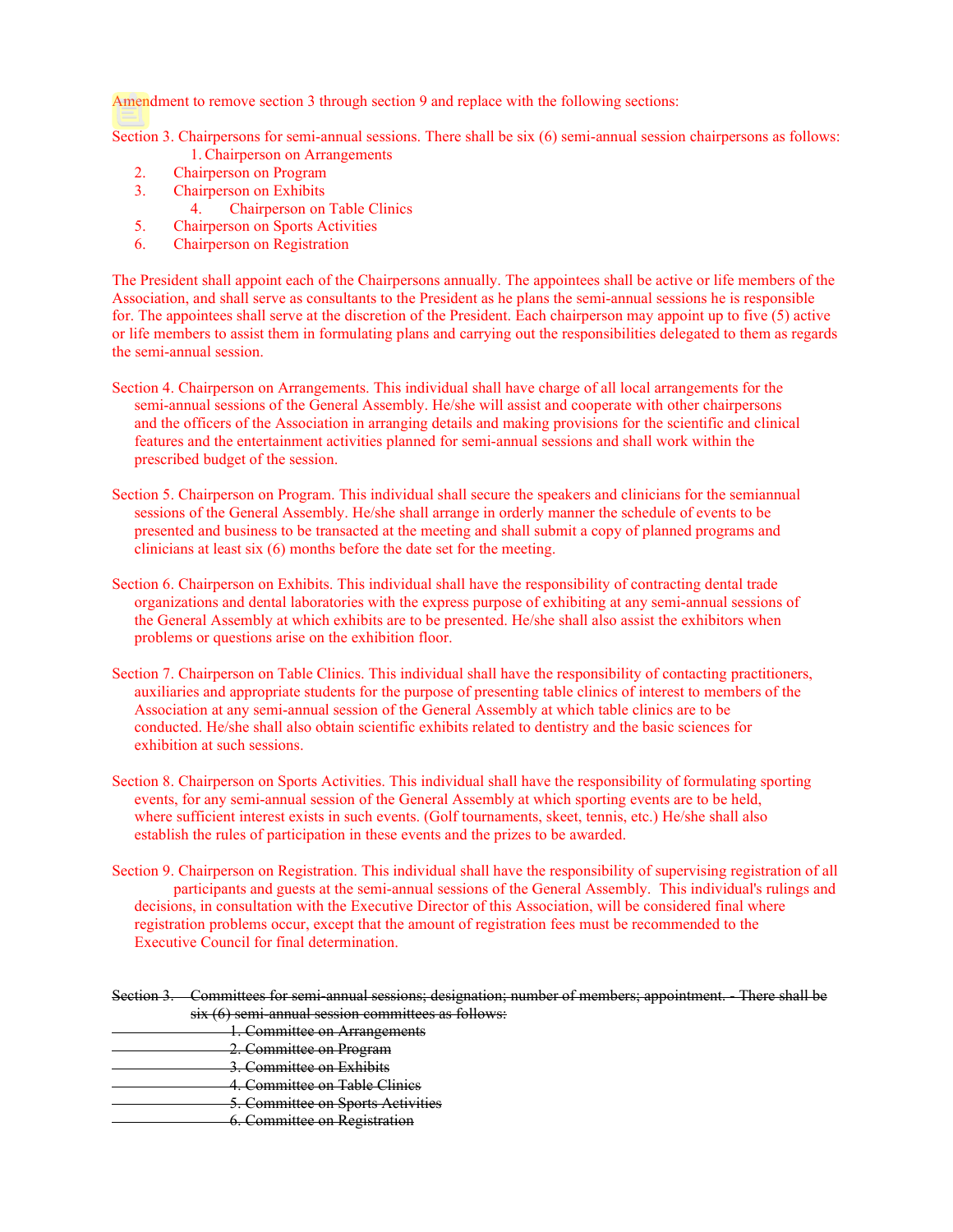Each such committee shall consist of five (5) active or life members of the Association unless the Executive Council shall, in any case, designate a larger number, and shall be appointed annually in the manner provided in Section 3, subsection (c) of Article XIII of these bylaws.

- Section 4. Committee on Arrangements The committee on arrangements shall have charge of all local arrangements for the semi-annual sessions of the General Assembly. It shall cooperate with and assist other committees and the officers of the Association in arranging details and making provisions for the scientific and clinical features and the entertainment activities planned for semi-annual sessions, and shall work within the prescribed budget of the session.
- Section 5. Committee on Program The committee on program shall secure the speakers and clinicians for the semi-annual sessions of the General Assembly. It shall arrange in orderly manner the schedule of events to be presented and business to be transacted at the meeting and shall submit a copy of planned programs and clinicians at least six (6) months before the date set for the meeting.
- Section 6. Committee on Exhibits The committee on exhibits shall have the responsibility of contracting dental trade organizations and dental laboratories with the express purpose of exhibiting at any semi-annual sessions of the General Assembly at which exhibits are to be presented, It shall also assist the exhibitors when problems or questions arise on the exhibition floor.
- Section 7. Committee on Table Clinics The committee on table clinics shall have the responsibility of contacting practitioners, auxiliaries, and appropriate students for the purpose of presenting table clinics of interest to members of the Association at any semi-annual session of the General Assembly at which table clinics are to be conducted. It shall also obtain scientific exhibits related to dentistry and the basic sciences for exhibition at such sessions.
- Section 8. Committee on Sports Activities The committee on sports activities shall have the responsibility of formulating sporting events, for any semi-annual session of the General Assembly at which sporting events are to be held, where sufficient interest exists in such events. (Golf tournaments, skeet, tennis, etc.) It shall also establish the rules of participation in these events and the prizes to be awarded.
- Section 9. Committee on Registration The committee on registration shall have the responsibility of supervising registration of all participants and guests at the semi-annual sessions of the General Assembly. Its rulings and decisions will be considered final where registration problems occur, except that the amount of registration fees must be recommended to the Executive Council for final determination.

## **Article XV—Rules of Order**

The following rules of order shall apply at all sessions of the General Assembly and at all meetings of the Executive Council.

- Section 1. No one shall be permitted to address the Association until he has been recognized by the chair and his name pronounced, nor shall anyone speak more than twice on any subject, nor longer than five minutes in all unless by consent of a majority.
- Section 2. Any member called to order while speaking shall take his seat, and the debate be suspended until the point of order is decided by the president.
- Section 3. All questions of order shall be decided by the chair, subject to an appeal, which shall be determined by a majority vote without debate.
- Section 4. All resolutions and amendments shall be offered in writing.
- Section 5. All papers presented to and read before the Association shall become the property of this Association. The Secretary shall be the responsible custodian thereof.
- Section 6. Any member may call for a division of a question when the sense will admit it.
- Section 7. All questions not provided for by the rules shall be determined by the parliamentary usage, as set forth in the most recent edition of Robert's Rules of Order.

#### **Article XVI—Amendment of Bylaws**

These bylaws may be amended in, and only in, the methods set out respectively in Section 1 and Section 2 of this article, to-wit:

- Section 1. General procedure for amendment
	- 1(a) At a regular or special session of the Executive Council a resolution embodying a proposed amendment to these bylaws signed by at least five active members of this Association and introduced at such meeting, may be adopted by a vote of two-thirds of members of the Executive Council present and voting at such meeting, either in person or by proxy granted in accordance with the provisions of Section 2 of Article XII of these bylaws. The resolution so adopted shall, hereinafter in Section 1 of this article, be referred to as the "resolution of amendment."
	- 1(b) Thereafter, a written notice of the adoption of resolution of amendment to which shall be attached a copy of the resolution shall be mailed by the secretary to the president of each component society of this Association.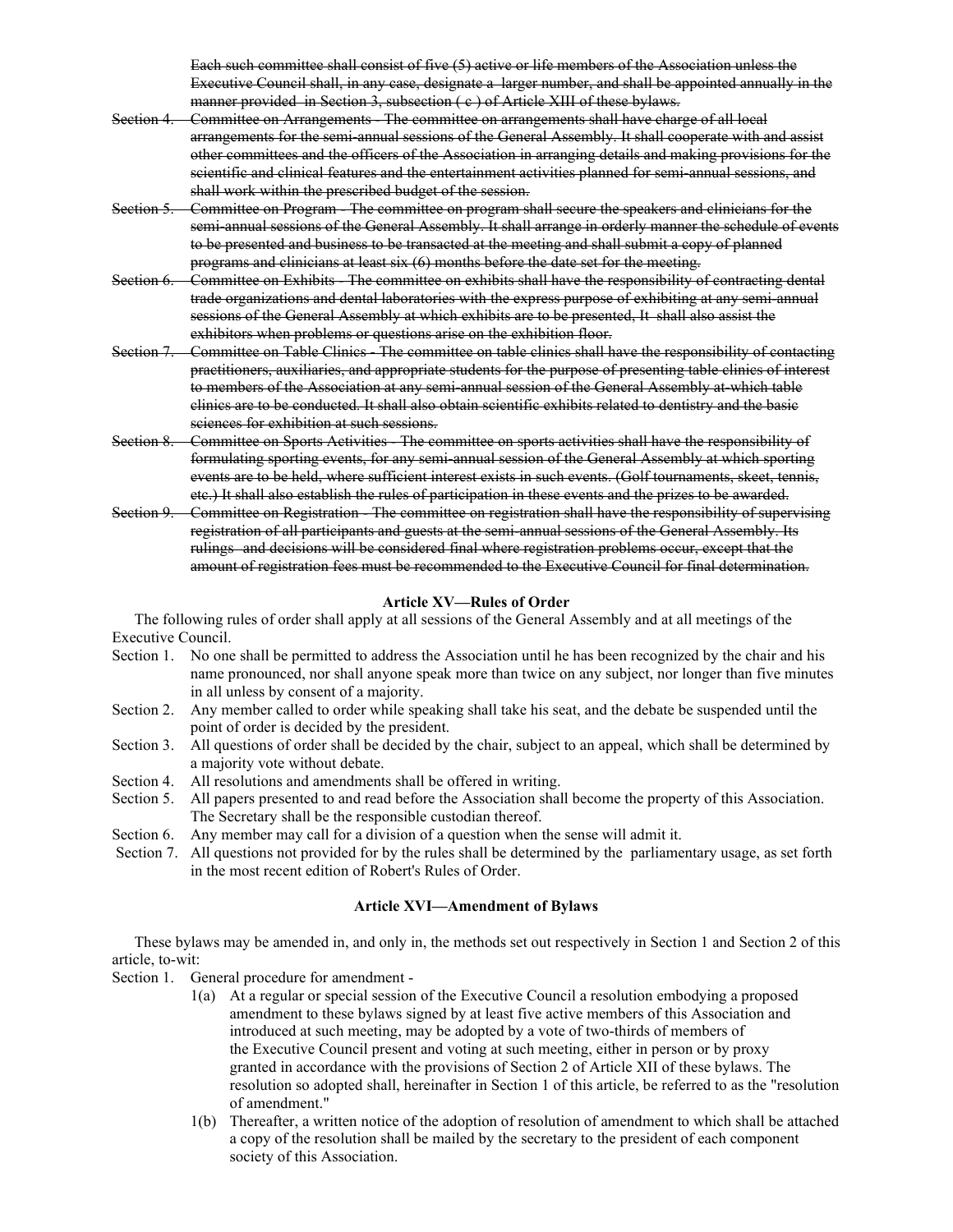- 1(c) The resolution of amendment shall be published in the next issue of the West Virginia Dental Journal following the Executive Council meeting mentioned in subsection I(a) of this article.
- 1(d) At the next regular or special session of the General Assembly held subsequent to the giving of the notice and making of the publication mentioned respectively in subsections  $1(b)$  and  $1(c)$  of this article, the General Assembly may entertain the introduction of one or more resolutions, each signed by at least five active members of this Association, repealing or changing the amendment embodied in the resolution of amendment. The resolution mentioned in this subsection and the resolution repeal or change mentioned in subsection 1(e) of this article shall be hereinafter in Section of this article referred to as the "modification resolution."
- 1(e) Additionally, resolutions, each signed by at least five active members of this Association, to repeal or change the resolution of amendment may be filed with the Central Office at any time within days following the session of the General Assembly mentioned in subsection I(d) of this article.
- 1(f) A copy of each modification resolution, or a reasonably complete digest thereof, shall be carried in the earliest feasible edition of the West Virginia Dental Journal published following the resolution's introduction or filing.
- 1(g) If, at the expiration of 60 days following the session of the General Assembly mentioned in subsection 1(d) of this article, no modification resolution shall have been introduced or filed in accordance with the provisions of subsection  $1(d)$  or  $1(e)$  of this article, the action of the Executive Council in adopting the resolution of amendment shall be deemed affirmed and these bylaws shall thereupon become amended accordingly.
- 1(h) A vote upon a modification resolution shall not be taken until the session of the General Assembly mentioned in subsection 1(i) of this article.
- 1(i) The General Assembly, at a regular or special session thereof held at least 30 days after the publication mentioned in subsection 1(f) of this article and not sooner than one year following the meeting of the Executive Council mentioned in subsection 1(a) of this article, may act upon the modification resolution or resolutions. If any such modification resolution be adopted by a vote of two-thirds of the members present and voting at such meeting, the resolution of amendment shall, (i) if the modification resolution so adopted be to repeal, by thereby repealed and of no further force and effect, or (ii) if the modification resolution so adopted be to change, be thereby modified and, as so modified, shall thereupon be to change, by thereby modified and, as so modified, shall thereupon become effective and these bylaws shall thereupon become amended accordingly. If, at such General Assembly session, a vote be taken upon the modification resolution or resolutions and none thereof be adopted by an affirmative vote of twothirds of the members present and voting, then the action of the Executive Council in adopting the resolution of amendment shall be deemed affirmed and these bylaws shall thereupon become amended accordingly. If a modification resolution shall have been introduced or filed, the resolution of amendment shall, in no event, become effective until a vote shall have been taken upon the modification resolution in accordance with the provisions of this subsection. The notice of the first regular or special session of the General Assembly to be held at least 30 days after the publication mentioned in subsection of this article and not sooner than one year following the meeting of the Executive Council mentioned in subsection I(a) of this article shall advise members of the pendency for action of the modification resolution or resolutions.
- 1(j) No resolution of amendment shall be repealed or changed except by resolution introduced or filed in accordance with the provisions of subsections 1(d) and 1(e) of this article.
- Section 2. Emergency procedure ln the event of an emergency declared in the manner described in subsection 2(a) of this article, but only in the event of such an emergency, these bylaws may be amended in the manner set out in subsections  $2(a)$  through  $2(c)$  of this article, to-wit:
	- 2(a) If the Executive Council, by resolution adopted by a three-fourths vote of the entire number of the members of the Executive Council, voting either in person or by proxy in accordance with the provisions' of Section 2 of Article XII of these bylaws, declare that an emergency exists for the amendment of these bylaws in the manner permitted under the provisions of section 2 of this article, it may, by the same resolution, adopt such an amendment or amendments as may be necessitated by such emergency, including an amendment imposing a special assessment in accordance with the provisions of Section 8 of Article IX of these bylaws, which resolution shall set forth verbatim the amendment or amendments, and shall specify a time and place for a session of the General Assembly at which final action on the amendment shall be taken, which date shall be not less than thirty days from the date of the Executive Council meeting mentioned in this subsection.
	- 2(b) As soon as feasible following the adoption of the resolution mentioned in subsection 2(a) of this article, and in no event later than one week from the adoption thereof, a written notice of the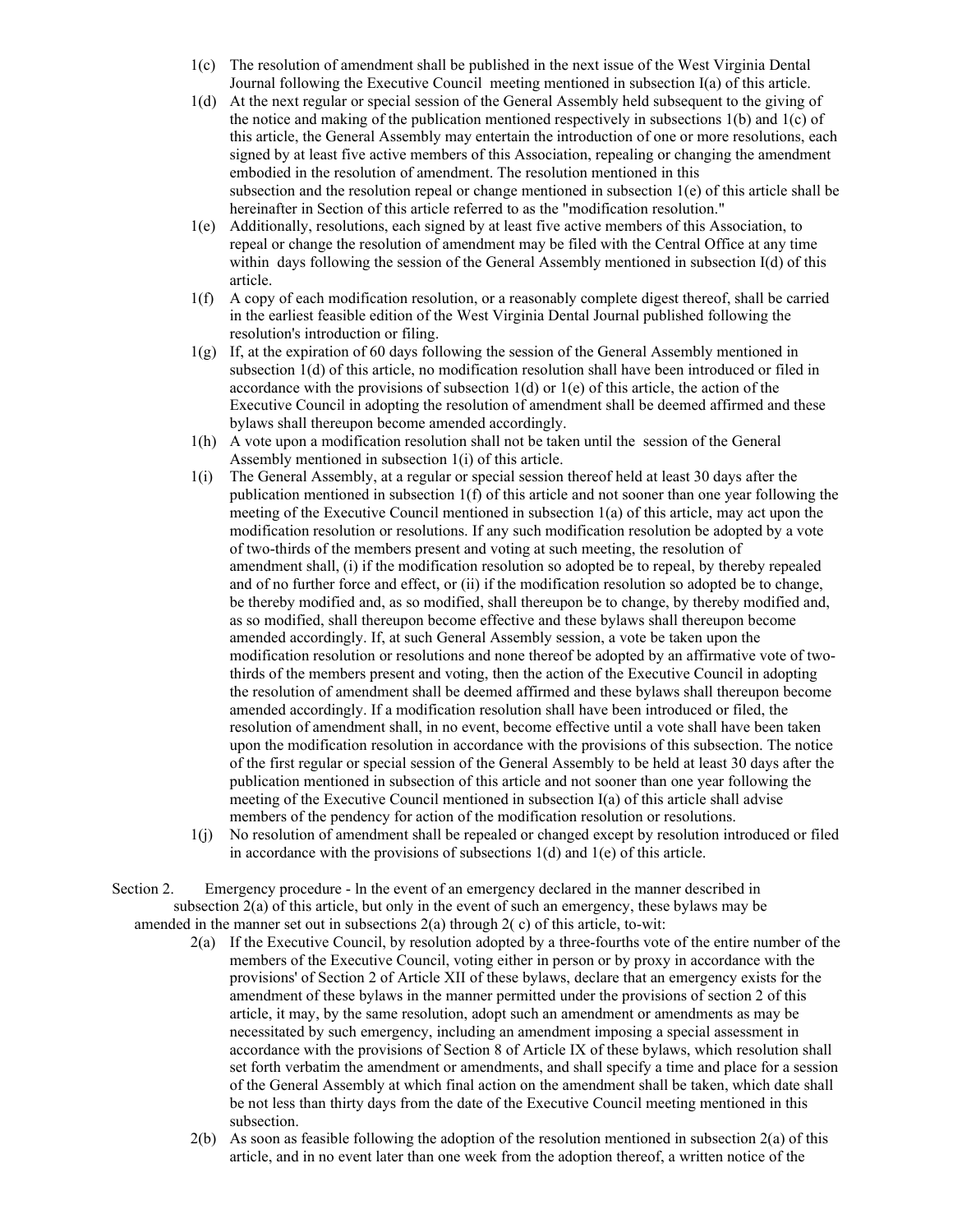adoption of such resolution, to which a copy of the resolution shall be attached, specifying the time and place of the session of the General Assembly at which action thereon is to be taken, shall be mailed by the secretary to each member of the Association.

2(c) At a session of the General Assembly, regular or special, held at the time and place specified in the resolution mentioned in subsection 2(a) of this article, the General Assembly, by two-thirds vote of the members present and voting, may repeal, change, or affirm the action taken by the Executive Council and set forth in the resolution mentioned in subsection 2(a) of this article. If the General Assembly, at such session fail to act upon such resolution of amendment, it shall, for the purpose of this article, be deemed that it acted to affirm the action of the Executive Council in amending these bylaws under the authority of subsection 2(a) of this article. Upon the General Assembly thus acting to affirm or change the action of the Executive Council as set forth in its resolution mentioned in subsection  $2(a)$  of this article, or upon the General Assembly, at such session, failing to take action thereon, then, in any such event, these bylaws shall be considered amended in accordance with the resolution of the Executive Council mentioned in subsection 2(a) of this article, as the same may have been changed by the General Assembly in accordance with the provisions of this subsection, effective forthwith.

#### **Article XVII—Principles of Ethics**

The principles of ethics of this Association shall be those defined by the Code of Ethics of the American Dental Association, and those approved by this Association, and they shall be binding on all the members of this Association.

#### **Article XVIII—Fiscal Year**

The fiscal year of this Association shall coincide with the calendar year, each such fiscal year commencing on January 1 and ending on December 31 of a calendar year,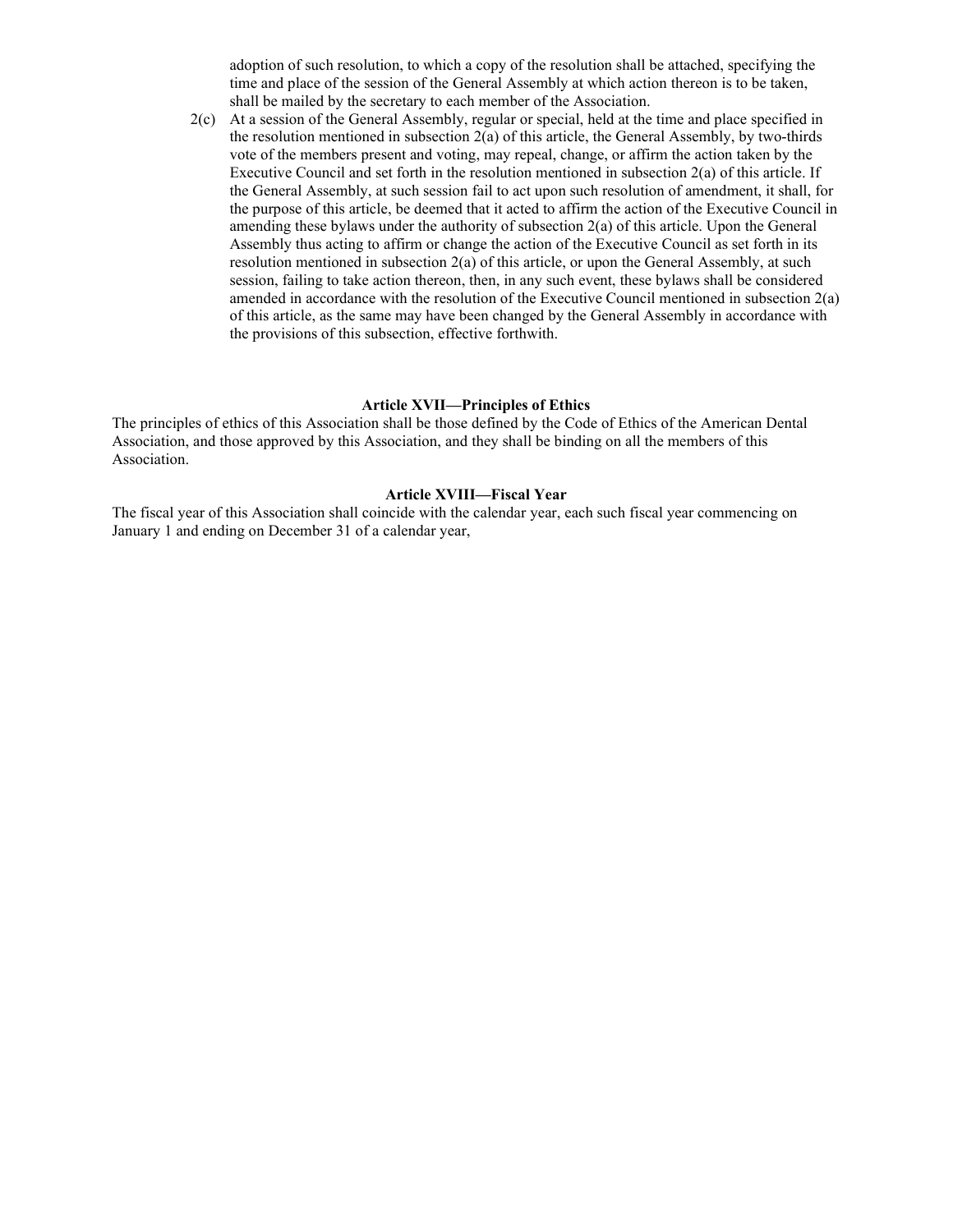# **Section 8**

Recommendations for State Board appointment - For each vacancy on the State Board of Dental Examiners occurring by reason of the expiration of the term of a member of such board, each component society of the West Virginia Dental Association shall elect one nominee, and, at least ninety days prior to the regular semi-annual session of the General Assembly next preceding the date on which the nomination must be submitted to the Governor shall notify the Nominations Committee thereof. From the nominees so designated, the Membership, in the manner designated in Article XIII, Section 15 (b) , shall elect three nominees whose names shall, prior to the first day of the succeeding November, be submitted in writing to the Governor of West Virginia as a panel of nominees from whom appointment by him to fill such vacancy shall be made.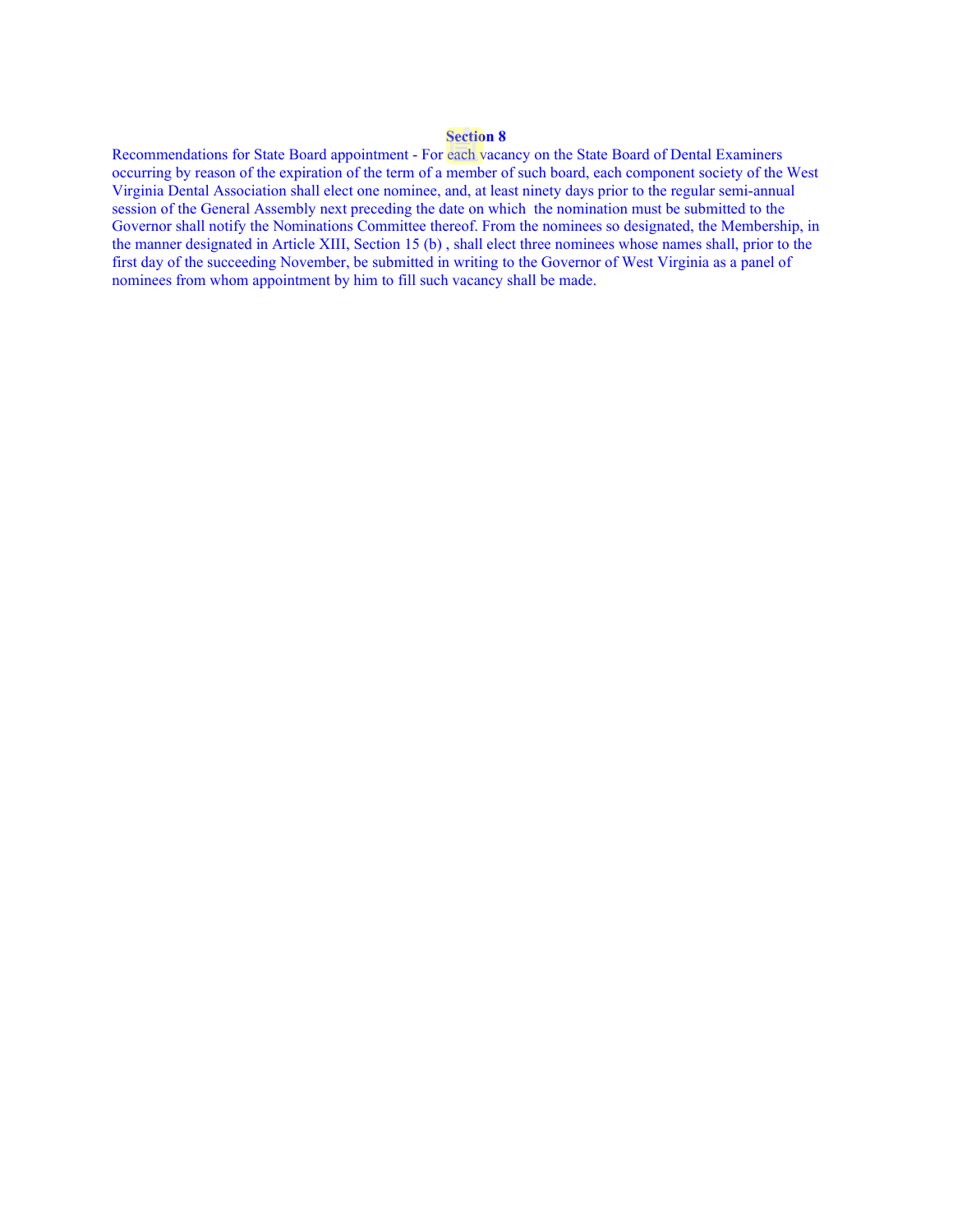# **Resolutions of Amendments to bylaws pending**

During the regular scheduled meeting of the WVDA Executive Council on July 14, 1983, at 'The Greenbrier Hotel in White Sulphur Springs, WV, the following ' 'Resolutions of Amendments" were adopted by a vote of 27 to O of the members of Council present. Each resolution embodying the proposed amendments were signed by Dr. Frank H. Stevens, Dr. Edwin H. Warfield, Dr. James J. Caveney, Dr. H. Richard Marshall, Jr., and Dr. John E. Glover, active members of the Association.

A Copy of each "Resolution of Amendment" has been mailed by the secretary of the WVDA to each component society president and is published in this issue of the *Journal* for review by each member of the WVDA in accordance with the provisions of the bylaws.

At the next regular session of the General Assembly, scheduled for 8:30 a.m., Dec. 3, 1983, at Lakeview in Morgantown, the General Assembly may entertain the introduction of one or more resolutions, each signed by at least five active members of this Association, repealing or changing the amendment embodied in each "Resolution of Amendment. "

Provisions for amendment of the bylaws of the WVDA are contained in Article XVI, a copy of which was printed in the April 1978 issue of the *West Virginia Dental Journal* and may be obtained from the WVDA Central Office.

Following are the "Resolutions of Amendments" adopted by the Executive Council.

#### Article X

Section 7 subsection 7(a)

On line 1 page 12 at the end of the sentence ending "elected annually" add the following: The President-Elect of this Association shall automatically be elected and designated an alternate delegate.

#### Article X

Section 5 subsection 5 (c)

"The Secretary shall be elected annually and may not serve more than four (4) consecutive terms. "

# Article XII

Section 1

Add the following at the end of the sentence on page 13 line 29, ending, "of this article:"

"and one student member of the American Dental Association who is an officially certified delegate from the West Virginia University Dental School Chapter of The American Student Dental Association. This student delegate shall be a voting member of the Executive Council and shall be permitted to enter into discussions during council meetings, and also serve on committees of this Association. The school chapter shall also certify an alternate delegate to the Executive Council to represent the student chapter in the event the certified delegate is unable to attend an Executive Council meeting. This alternate delegate shall be permitted to observe Executive Council meetings and speak on issues only after obtaining permission from the chair. This alternate delegate may also serve on the committees of this Association. The student chapter must certify to the Executive Director of this Association in writing before January 1 of each year the student member that will be the certified delegate and the student member that will serve as the alternate delegate.

#### Article XIII Committees

Amend Section 3 through Section 20 Standing Committees by deletion of these entire sections and substitute the following in its entirety.

#### Section 3. Standing Committees

3(a) Designation. The standing committees of this Association shall function on approval of the Executive Council and under the authority of these bylaws and are designed as follows: Legislation and Bylaws Committee (Section 4) Dental Education and Public Relations Committee (Section 5) Dental Care Programs Committee (Section 6) History and Necrology Committee (Section 7) Hospital Dental Service Committee (Section 8) Insurance and Membership Benefits Committee (Section 9) Laboratory and Trade Relations Committee (Section 10) Nominations Committee (Section 11) Peer Review and Patients Relations Committee (Section 12) Professional Relations (Ethics) and Relief' Assistance Committee (Section 13)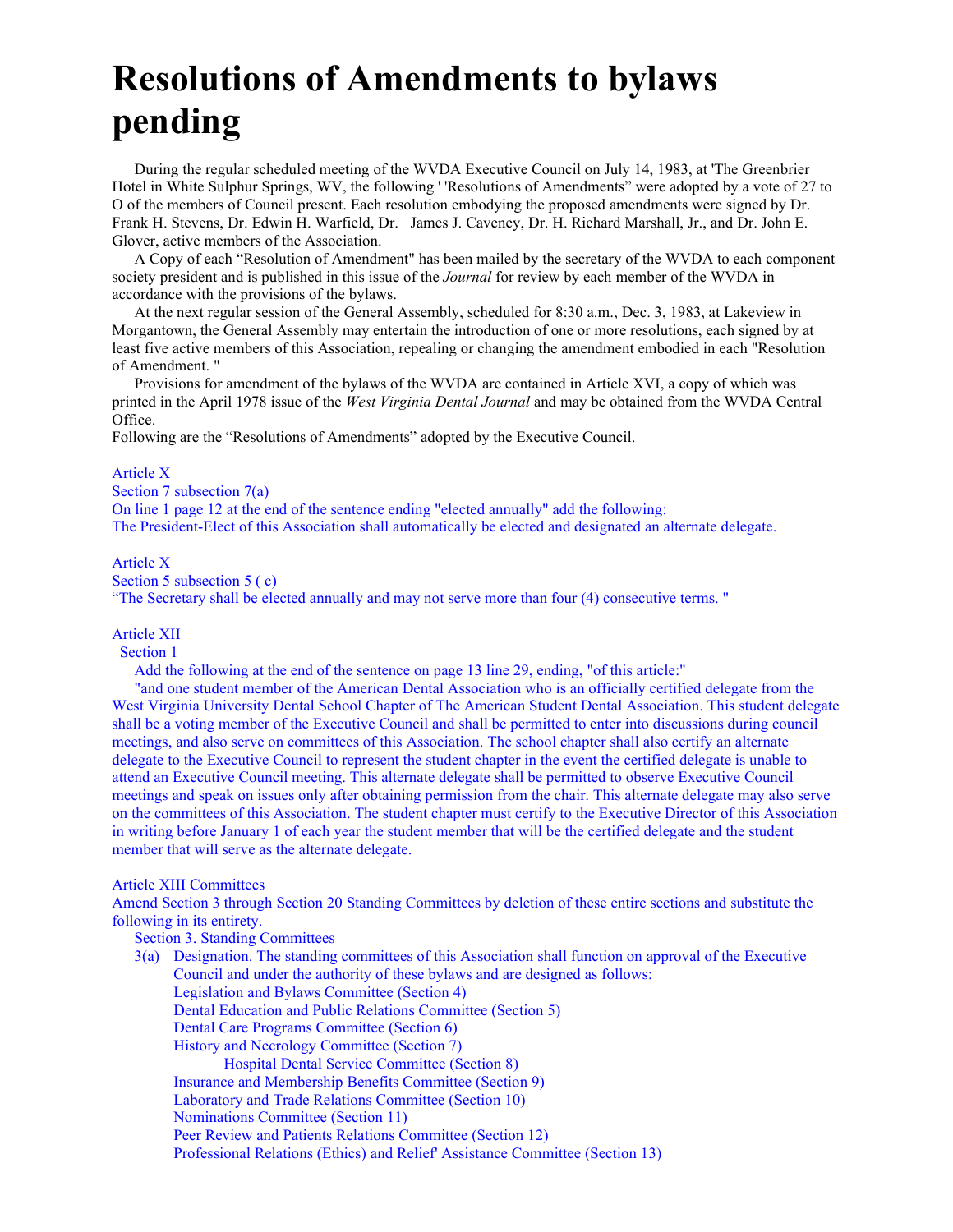Task Force Committees (Section 14)

- 3(b) Composition. The composition of all standing committees shall be specified in the appropriate subsections of this article captioned "Composition. '
- 3( c) Appointment. All appointments to membership on standing committees shall be made by the Executive Council at its regular meeting next immediately preceding the commencement of each fiscal year of the Association upon nomination for such appointment made by the President. Appointments shall be for the respective terms designated in the subsections of this article captioned "Composition," Each committee appointee shall be notified in writing by the Central Office of his appointment, of the full committee membership and or the duties of the committee. Each appointee shall promptly notify the Central Office of his acceptance or rejection of the appointment. In the event the Executive Council declines to appoint a nominee of the President and for that reason is unable to make an appointment, or in the event an appointee rejects the appointment, then, in either such event, the Executive Council shall thereafter make the appointment upon further nomination or nominations therefore by the President. Where applicable, committee members who have demonstrated superior interests in the activities of a specific committee, should be considered for renomination and reappointment thereto.
- 3(d) Chairperson and vice-chairperson. The President shall recommend a chairperson and vice-chairperson to the Executive Council unless otherwise designated in the appropriate subsection of this article captioned "Composition." Selection of the chairperson and vice-chairperson shall be made by the Executive Council, consideration in that regard being given to the recommendations of the President. Those individuals selected shall be notified in writing of their respective positions by the Central Office. Each chairperson and vice-chairperson shall notify the Central Office in writing of his acceptance or rejection, A chairperson may not succeed himself in such position for the next following fiscal year unless so permitted in the appropriate subsection of this article captioned "Composition."
- 3(e) Duties -of chairperson and vice-chairperson. It shall be the duty of the chairperson of each standing committee to:
	- 1. Submit to the budget and finance committee for its consideration a proposed budget for his committee for the ensuing fiscal year to be incorporated within the Association budget for such fiscal year, such submission to be made at least 90 days prior to the commencement of each fiscal year.
	- 2. Make a report of any and all receipts and expenditures for the next immediately preceding fiscal year to the Executive Council at its first regular meeting following the end of such preceding fiscal year.
	- 3. Submit a fiscal year-end report to cover the number of meetings held, items of business covered, members in attendance, and recommend to the President those committee persons who are worthy of reappointment.
	- 4. The vice-chairperson shall assume the duties of the chairperson during his or her absence.

Section 4. Legislation and Bylaws Committee

- 4(a) Composition. The Legislation and Bylaws Committee shall consist of five (5) active or life members. All elected officers and the Executive Director shall be ex-officio members. The members of this committee shall serve for a three (3) year term.
- 4(b) Duties
	- 1. To protect and further the interests of the public and the dental profession in matters of legislation and regulations of any department board, or agency of the State of West Virginia.
	- 2. To keep informed on all bills presented to the State Legislature that pertain to dentistry or health laws of this State.
	- 3. To inform the membership on issues and actions related to enactment and enforcement of legislation affecting dental health and the practice of dentistry.
	- 4. To represent the dental profession during sessions of the State Legislature or to aid the Executive Council in arranging for such representation.
	- 5. To study the State Dental Practices Act and Regulations of the Board of Dental Examiners and recommend appropriate changes for the continued good health and welfare of the people.
	- 6. To maintain liaison with the Council on Legislation of the American Dental Association, the secretary of the State Board of Dental Examiners, and legislative agencies of the allied health groups. (a) To maintain liaison with the Auxiliaries to this Association so all may be informed on issues and actions affecting dental health and the practice of dentistry
	- 7. To become experts on the contents of the bylaws so that during the session of the Executive Council, the committee members may be called upon to assist in the proper interpretation of the bylaws of the Association.
	- 8. To annually review the bylaws to be consistent with current attitudes of the dental profession and the activities of the American Dental Association.
	- 9. To prepare or to assist in the preparation of proposed amendments to the bylaws and articles of incorporation of this Association.

Section 5. Dental Education and Public Relations Committee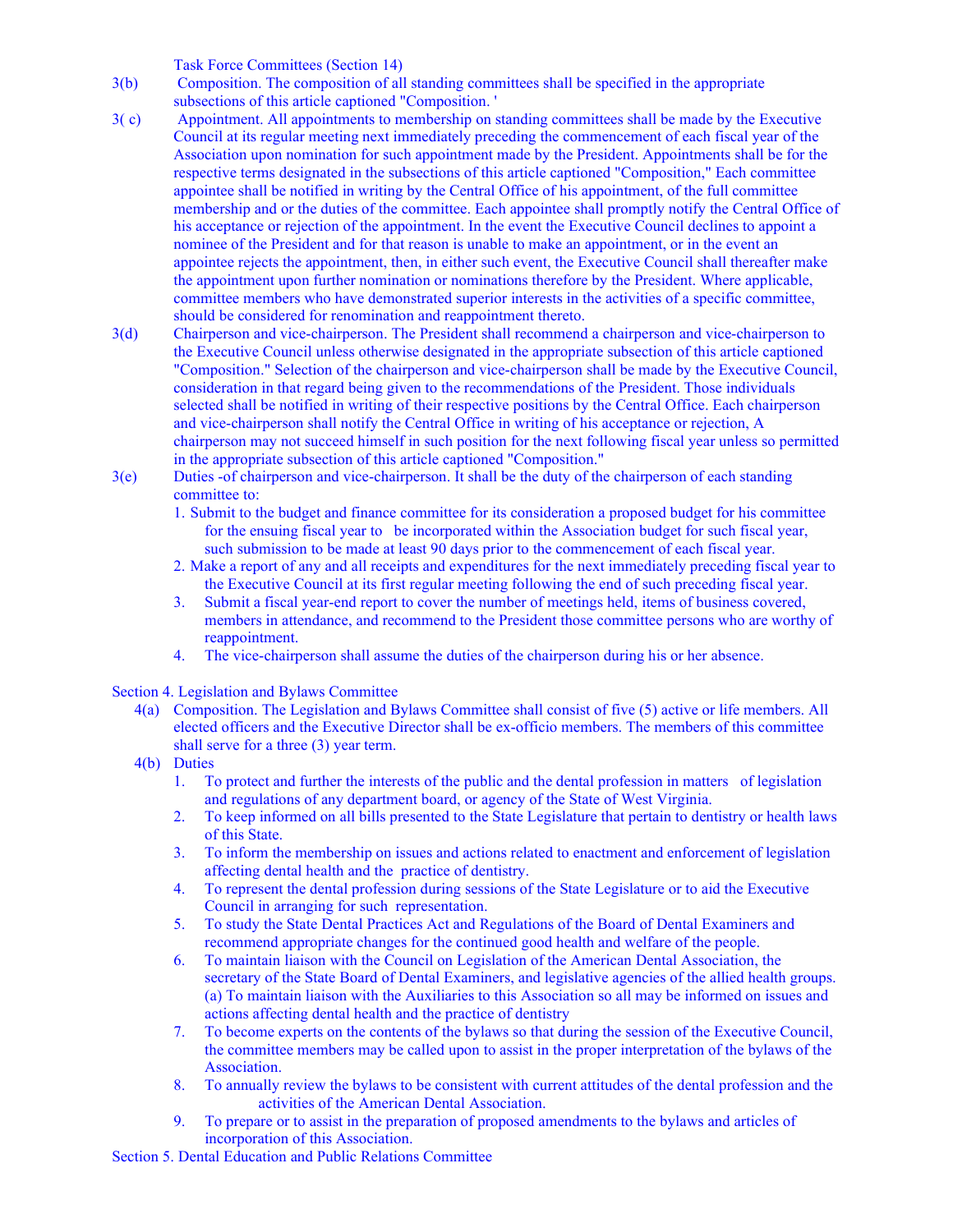- 5(a) Composition. The Dental Education and Public Relations Committee shall consist of seven (7) active or life members. The President-Elect shall serve as chairperson of this Committee, The President-Elect of the Auxiliary to this Association may be an ex-officio member of this Committee if the auxiliary so chooses.
- 5(b) Duties
	- 1. To provide the state leadership and develop the state plan for National Children's Dental Health Month, and coordinate the activities of the component societies and the auxiliaries to the West Virginia Dental Association during this specific month.
	- 2. To devise and promote plans that will serve to educate the public to the importance of oral health and about the activities of this Association.
	- 3. To become knowledgeable Of the activities of the American Dental Association,
	- 4. To develop, implement, and maintain a program of continuing education for dentists, dental auxiliary and technicians of certified dental laboratories of the State.
	- 5. To meet with the director of continuing education of the School of Dentistry in order to assist with the committee's implementation of continuing education programs.
	- 6. To serve as a liaison between the Association and its component societies in matters continuing education.
	- 7. To determine the availability of assessment programs and report such information to the members of the Association.
	- 8. To become informed of the curriculum research activities of the School of Dentistry by meeting annually with the dean and the administrative staff.
	- 9. To consider matters pertaining to duties, training programs and curricula of dental auxiliaries.
	- 10. To advise and make recommendations to the educational agencies and to the State Board of Dental Examiners of West Virginia in matters concerning dental and dental auxiliary education.
	- 11. To utilize the officers, or cooperating committees from auxiliary organizations, as necessary for consultation.

# Section 6. Dental Care Programs

- 6(a) Composition. The Dental Care Programs Committee shall consist of the President Elect and five (5) active or life members of this Association selected annually. The Vice-President shall serve as chairperson.
- 6(b) Duties

1. To provide liaison with insurance carriers and local, state and federal agencies which provide, or seek to provide, dental health service with private or public funds.

- 2. To study the socio-economic status and trends of dentistry in relation to the dental health of, and provided for the public; and to consider related problems as directed by the Executive Council.
- Section 7. History and Necrology Committee
	- 7(a) Composition. The History and Necrology Committee shall consist of five (5) active or life members. The chairperson of this committee shall serve for a period of two (2) years.
	- 7(b) Duties
		- 1.To gather and organize material relating to the history of dentistry in West Virginia, in accordance with a plan approved by the Executive Council.
		- 2.To determine a proper storage place for all historical property items and maintain an inventory of these items.
		- 3.To collect and preserve rare old instruments and equipment that have museum value. 4.To develop a collection of pictures distinguished dentists of the State, including all past presidents of the Association.
		- 5.Periodically to prepare a display of materials at such of the regular semi-annual meetings at the General Assembly as shall be appropriated.
		- 6.To prepare a formal report on members that have died in the previous year and read this report at the annual session so it will become a part of the Association's permanent record.
- Section 8. Hospital Dental Service Committee
	- 8(a) Composition. The Hospital Dental Service Committee shall consist of seven (7) active or life members selected annually.
	- 8(b) Duties
		- 1.To consider matters pertaining to dentistry in the hospitals of this State,
		- 2.To encourage hospital administrators in the importance of attention to the dental health needs of the community.
		- 3.To provide assistance in the improvement of hospital dental services.
		- 4.To act as an advisory board to the hospital administration in any problems related to dentistry.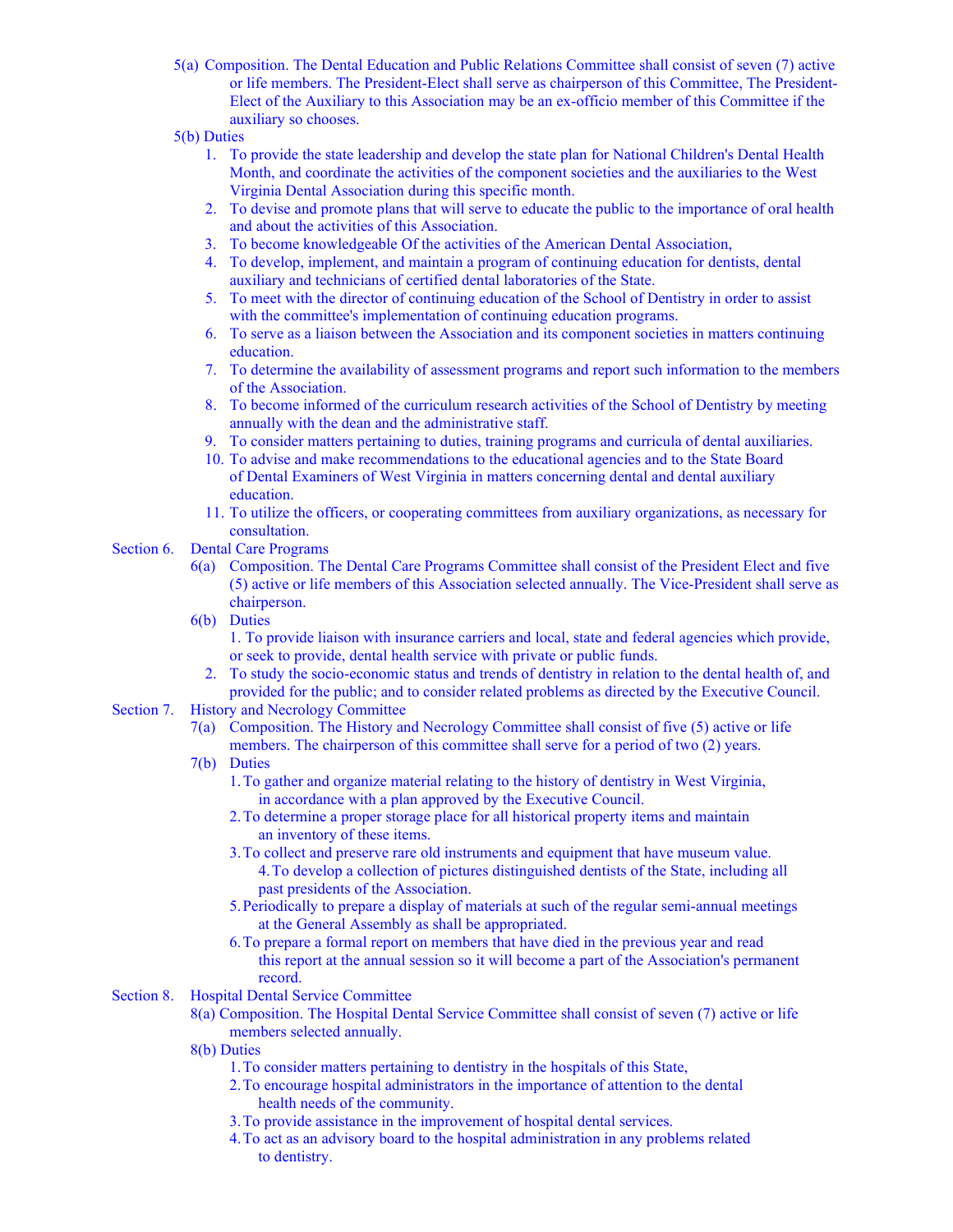- Section 9. Insurance and Membership Benefits Committee
	- 9(a) Composition. The Insurance and Membership Benefits Committee shall consist of twelve (12) active or life members, one of whom shall be selected annually from each component society. The Executive Director and the student delegate to the Executive Council shall serve as ex-officio members.
	- 9(b) Duties
		- 1. To consider the problem of insuring the members of this Association in any manner whatsoever.
		- 2.To investigate all insurance programs sponsored by, or proposed to this Association and the American Dental Association annually and report their findings and recommendations to the Executive Council.
		- 3.To publish annually in the Journal of the West Virginia Dental Association information relative to insurance programs and any other programs that benefit the membership and are available to the membership by this Association and/or the American Dental Association.
		- 4.To develop a membership packet and informational program or benefits and the insurance programs of the West Virginia and American Dental Associations available to members.
		- 5.To make this packet available to all new and prospective members of this Association.
- Section 10. Laboratory and Trade Relations Committee
	- 10(a) Composition. The Laboratory and Trade Relations Committee shall consist of seven (7) active or life members selected annually.
	- 10(b) Duties
		- 1. To encourage and develop satisfactory relations with the various organizations representing the dental trades and the dental laboratories.
		- 2. To formulate plans for establishing and maintaining the greatest efficiency of the dental trades and laboratories in these plans to the Executive Council.
		- 3. To consult with the co-committee of the West Virginia Certified Dental Laboratory Association.

# Section 11 . Nominations Committee

11(a) Composition; quorum. The Nominations Committee shall be composed of one (1) Executive Council member from each component society who has been elected by his society to serve in this position. Those committee members in attendance at their annual meeting shall elect a chairperson from their members. There shall be seven (7) members in attendance to constitute a quorum.

#### 11(b) Duties

- 1. The committee shall meet at least once each year in conjunction with a regular or special meeting of the Executive Council, but no later than three months preceding the regular semi-annual meeting of the General Assembly at which officers are to be elected.
- 2. Each committee member shall represent his component society and present its nominees for the:
	- a. elective offices of the West Virginia Dental Association.
	- b. delegates and alternates to the American Dental Association.
	- c. candidates for the nominee to the State Board of Dental Examiners.
- 3. The committee shall select at least one (1) candidate for each of the elective positions. It will mail a list of these candidates to all members of the Association at least ninety (90) days preceding the regular semi-annual meeting of the Association at which officers are to be elected. It will receive all other nominations for these positions which are embodied in petitions signed by at least fifteen (15) members of the Association. All petitioned nominations must be received by the Central Office no later than thirty (30) days following the first mailing of candidates by the committee. Notwithstanding any other provision of this subparagraph (subparagraph 3) to the contrary, nominations for nominee to the Board of Dental Examiners shall only be nominated in the manner prescribed in Article X, Section 8.
- 4. The committee will mail an official list of candidates to all members of the Association no later than thirty (30) days prior to the regular semi-annual meeting of the Association at which officers are to be elected. This mailing shall include all candidates selected by the committee, all candidates entered by petition, a request form to obtain an absentee ballot, and professional resumes of all candidates for Vice-President of the Association.
- 5. Each active or life member of the Association shall have the opportunity to cast a ballot. Those members of the Association who are physically present at the meeting shall cast their ballot on the first official day of the meeting at the designated balloting area. Those members not present on the first official day of the meeting shall remit the request form for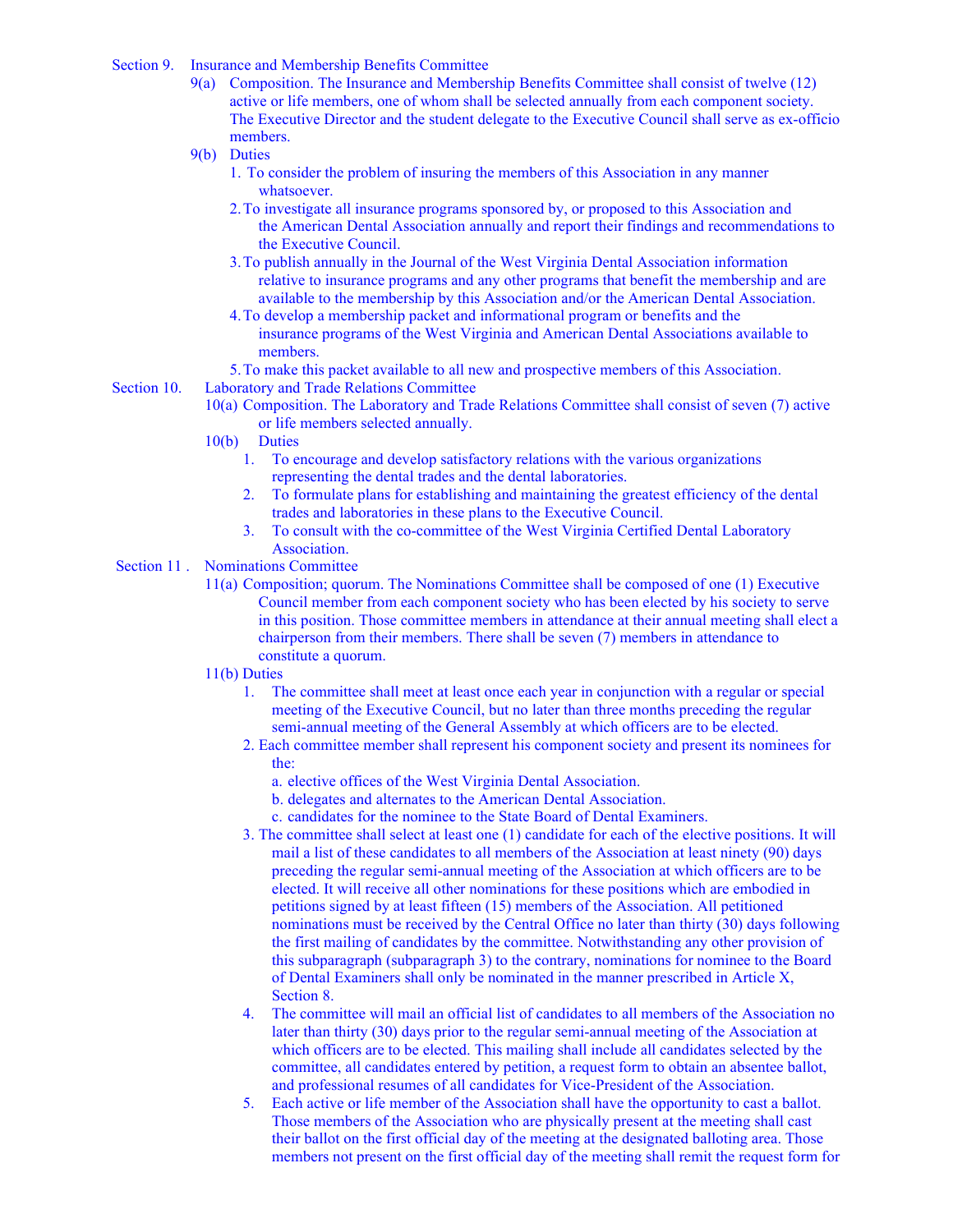an absentee ballot to the Central Office. The absentee ballot must be returned to the Central Office prior to the first official day of the meeting.

- 6. All absentee ballots must be properly identified. The absentee ballot must be sealed in the provided envelope with the members signature and ADA number on the outer face of the envelope. The sealed ballot is then placed in an envelope addressed to the Central Office.
- 7. An official ballot ledger of the current roster of active and life members shall be used to verify each ballot.
- 8. The committee shall tally the ballots and the chairperson will present a report of the election at the meeting of the General Assembly on the last official day of the meeting.
- Section 12. Peer Review and Patient Relations Committee
	- 12(a) Composition. The Peer Review and Patient Relations Committee shall consist of the chairpersons of the twelve (12) component society peer review committees.
	- 12(b) Duties
		- 1. To carry out the policies and procedures of peer review established by this Association's Peer Review Manual.
			- 2. To foster cordial relations between the public and members of the dental profession and to create a better understanding of the mutual rights and obligations involved in dental care.
			- 3. To serve as counselors to the members and to their patients in misunderstandings and to alleviate any resulting strained relations between patient and dentist.
				- 4. To impress members of the dental profession with their moral and legal responsibilities toward their patients and their obligation to this Association.
				- 5. To review reasonable differences of opinion between third party agencies and dentists. (Peer Review)
			- 6. To provide assurance of quality of care rendered in prepayment programs.
				- 7. To determine the relevancy of the usual, customary and reasonable fees and treatment procedures to the terms of the contract.
- Section 13. Professional Relations (Ethics) and Relief Assistance Committee
	- 13(a) Composition, The Professional Relations (Ethics) and, Relief Assistance Committee shall consist of seven (7) active or life members.
		- 13(b) Duties
			- 1. To receive complaints regarding manner of practice, morals, or incompetency of any member of this Association.
			- 2. To set up rules of procedure for arbitration or adjudication of complaints subject to the approval of the Executive Council.
			- 3. To report the activities of this committee to the Executive Council.
			- 4. To investigate all claims made on the relief fund and render such aid to needy members of this Association as may be indicated by the facts. The total amount to be expended by the Association for relief in any one fiscal year shall not exceed the total income of the relief fund or the immediately preceding fiscal year.
			- 5. To assist the dentist's immediate survivors in disposing of the practice at a fair price.
			- 6. To insure that patients with uncompleted work are cared for as soon as possible.

Section 14. Task . Force Committee. Task Force Committees may be created at any meeting of this Association, or in the interim between Association meetings, at any meeting of the Executive Council, for the purpose of performing any duties assigned to it which are not otherwise provided for in these bylaws. Any such task force committee shall serve until the adjournment of the next regular semi-annual session of the Association or until its specific problem or charge shall have been solved or properly disposed of.

The duties of each task force committee shall be prescribed in the resolution creating it. A written report from the task force committee chairperson must be submitted

in writing setting forth the task force resolutions or recommendations when its work is complete. Preliminary reports should also be submitted when requested by the President.

# Article XIV General Assembly

Amend: Section 3 line 26, page 21 through Section 9 line 12, page 22 by deletion and substitution of the following in its entirety.

Section 3. Chairpersons for semi-annual sessions. There shall be six (6) semi-annual session chairpersons as follows:

- 1. Chairperson on Arrangements
- 2. Chairperson on Program
- 3. Chairperson on Exhibits